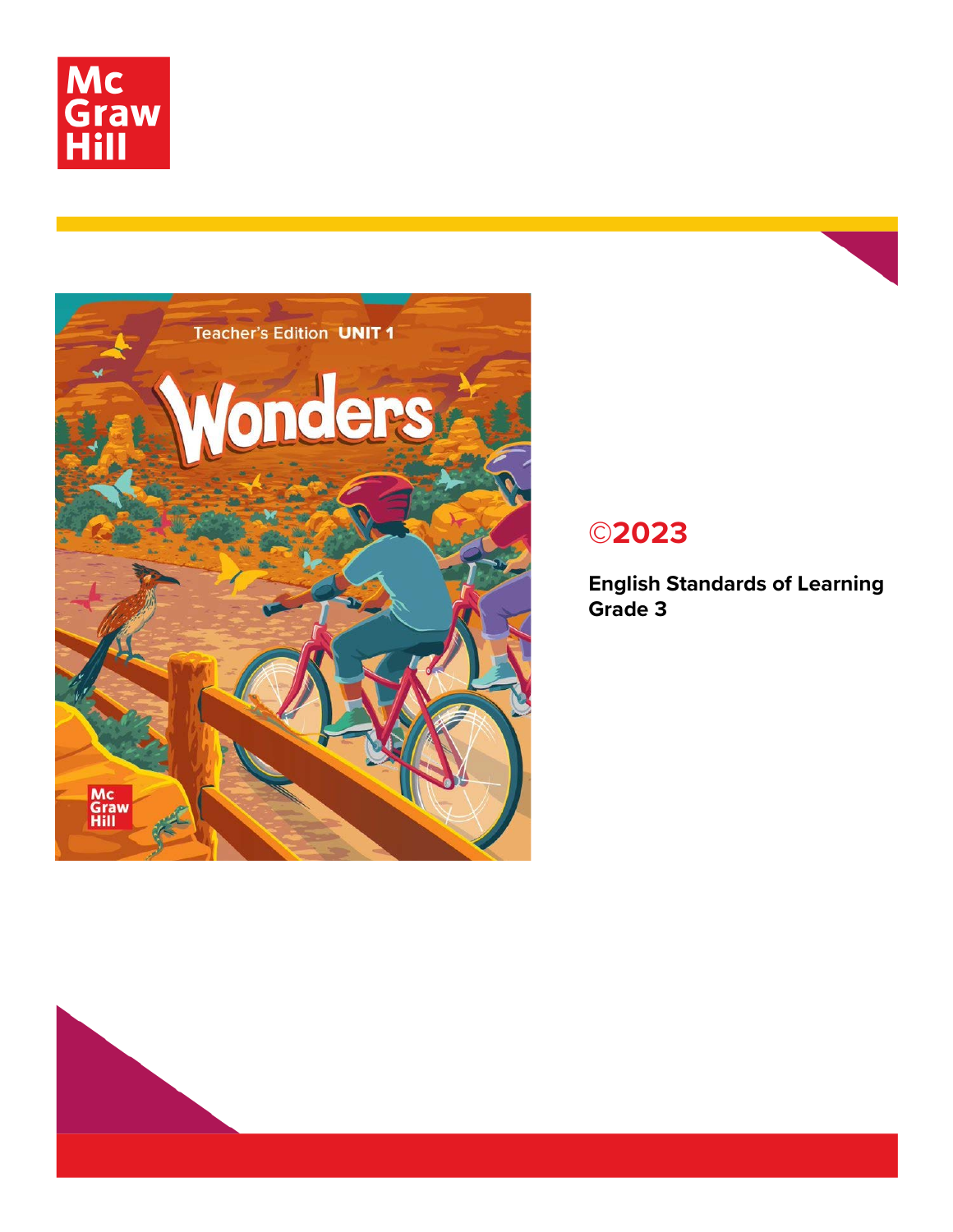## **STANDARDS PAGE REFERENCES**

Developing literacy skills continues to be a priority in the third grade. Students will expand their vocabularies while reading by using word analysis skills. Emphasis is on reading texts with fluency, accuracy, and meaningful expression. The student will read a variety of fiction and nonfiction texts, which relate to all content areas and personal interests. The student will use effective communication skills to participate in collaborative activities and will give oral presentations. Students will continue to use comprehension strategies to compare and contrast story elements and differentiate between fiction and nonfiction. The student will use the writing process to plan, draft, revise, and edit writing in a variety of forms. The student also will write legibly in cursive. Students will continue to identify and use appropriate resources to complete a research product. Students will understand plagiarism and will report information using their own words.

## **Communication and Multimodal Literacies**

|    | 3.1<br>The student will use effective communication skills in a variety of settings.                                                          |                                                                                                                                                                                                                                                                                                                                                                                                                                                      |
|----|-----------------------------------------------------------------------------------------------------------------------------------------------|------------------------------------------------------------------------------------------------------------------------------------------------------------------------------------------------------------------------------------------------------------------------------------------------------------------------------------------------------------------------------------------------------------------------------------------------------|
| a) | Use active listening strategies including but not<br>limited to making eye contact, facing the<br>speaker, asking questions, and summarizing. | <b>Teacher's Edition:</b><br>Unit 1: T4, T38, T59, T82, T84, T115, T168, T202, T217,<br>T246, T258-T259, T306, T309, T311, T313<br>Unit 2: T4, T75, T82, T93, T258-T259, T317, T321<br>Unit 3: T4, T84, T174, T315, T319<br>Unit 4: T90, T166, T309, T313<br>Unit 5: T4, T88, T172, T312, T315, T319<br>Unit 6: T4, T53, T63, T69, T78, T158, T301, T305<br><b>Reading/Writing Companion:</b><br>Unit 1: 34, 86, 103 Unit 2: 24, 86, 103             |
| b) | Present accurate directions to individuals and<br>small groups.                                                                               | <b>Teacher Edition:</b><br><b>Unit 2: T309</b><br>Unit 3: T246-T247<br>Unit 4: T301, T306<br>Unit 5: T252-T253, T307, T312<br><b>Unit 6: T49</b><br><b>Reading/Writing Companion:</b><br>Unit 4: 215 Unit 5: 97 Unit 6: 147                                                                                                                                                                                                                          |
| C) | Ask and respond to questions from teachers and<br>other group members.                                                                        | <b>Teacher's Edition:</b><br>Unit 1: T4, T38, T59, T82, T84, T115, T168, T202, T217,<br>T246, T258-T259, T305, T306, T309, T311, T313<br>Unit 2: T4, T75, T82, T93, T225, T258-T259, T317, T321<br>Unit 3: T4, T84, T174, T315, T319<br>Unit 4: T90, T166, T309, T313<br>Unit 5: T4, T88, T172, T312, T315, T319<br>Unit 6: T4, T53, T63, T69, T78, T158, T301, T305<br><b>Reading/Writing Companion:</b><br>Unit 1: 34, 86, 103 Unit 2: 24, 86, 103 |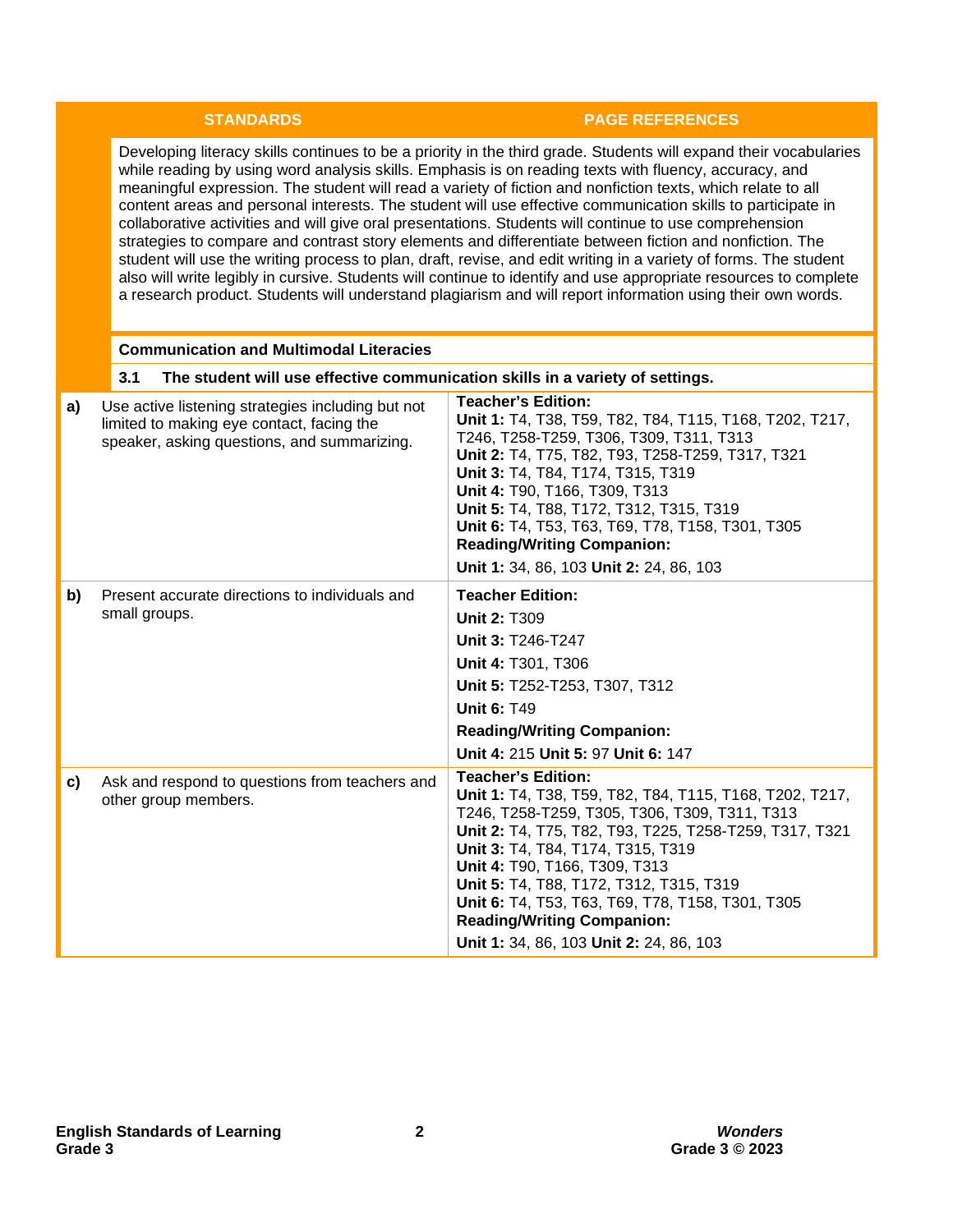|    | <b>STANDARDS</b>                                          | <b>PAGE REFERENCES</b>                                                                                                                                                                                                                                                                                                                                                                                                                                                                                                                                                     |
|----|-----------------------------------------------------------|----------------------------------------------------------------------------------------------------------------------------------------------------------------------------------------------------------------------------------------------------------------------------------------------------------------------------------------------------------------------------------------------------------------------------------------------------------------------------------------------------------------------------------------------------------------------------|
| d) | Orally summarize information expressing ideas<br>clearly. | <b>Teacher Edition:</b><br>Unit 1: T18, T38, T43, T59, T161, T182, T242-T243, T300,<br>T306, T307<br>Unit 2: T13, T79, T163, T217, T250-T251, T266-T267,<br>T308, T309, T312, T314, T315, T319                                                                                                                                                                                                                                                                                                                                                                             |
|    |                                                           | Unit 4: T97, T127, T153, T248, T264-T265, T304, T305,<br>T306, T307                                                                                                                                                                                                                                                                                                                                                                                                                                                                                                        |
|    |                                                           | <b>Literature Anthology:</b><br>53                                                                                                                                                                                                                                                                                                                                                                                                                                                                                                                                         |
|    |                                                           | <b>Reading/Writing Companion:</b><br>Unit 1: 21, 95, 117 Unit 2: 205, 213 Unit 4: 200, 227, 239                                                                                                                                                                                                                                                                                                                                                                                                                                                                            |
| e) | Use language appropriate for context and<br>audience.     | Some of the following references cover language and<br>vocabulary as part of the writing process; the writing<br>process, in turn, culminates with oral presentations and<br>discussions.                                                                                                                                                                                                                                                                                                                                                                                  |
|    |                                                           | <b>Teacher Edition:</b>                                                                                                                                                                                                                                                                                                                                                                                                                                                                                                                                                    |
|    |                                                           | Unit 1: T234, T238, T250, T254, T256, T265, T267<br>Unit 2: T242, T246, T262, T264, T273, T275, T276-T277                                                                                                                                                                                                                                                                                                                                                                                                                                                                  |
|    |                                                           | Unit 3: T244, T262, T273                                                                                                                                                                                                                                                                                                                                                                                                                                                                                                                                                   |
|    |                                                           | <b>Unit 4: T246</b>                                                                                                                                                                                                                                                                                                                                                                                                                                                                                                                                                        |
|    |                                                           | <b>Reading/Writing Companion:</b>                                                                                                                                                                                                                                                                                                                                                                                                                                                                                                                                          |
|    |                                                           | Unit 1: 93, 101 Unit 2: 205, 212                                                                                                                                                                                                                                                                                                                                                                                                                                                                                                                                           |
| f) | Increase listening and speaking vocabularies.             | <b>Teacher Edition:</b>                                                                                                                                                                                                                                                                                                                                                                                                                                                                                                                                                    |
|    |                                                           | Unit 1: T4, T6-T7, T11, T14-T15, T62-T63, T76, T156                                                                                                                                                                                                                                                                                                                                                                                                                                                                                                                        |
|    |                                                           | Unit 2: T6-T7, T14-T15, T65, T72                                                                                                                                                                                                                                                                                                                                                                                                                                                                                                                                           |
|    |                                                           | Unit 4: T4, T6-T7, T63, T78                                                                                                                                                                                                                                                                                                                                                                                                                                                                                                                                                |
|    |                                                           | Unit 6: T4-T5, T6-T7, T9, T10, T12, T51                                                                                                                                                                                                                                                                                                                                                                                                                                                                                                                                    |
| g) | Participate in collaborative discussions.                 | <b>Teacher's Edition:</b><br>Unit 1: T59, T82, T84, T115, T145, T155, T168, T202,<br>Т217, Т246, Т258-Т259, Т306, Т309, Т311, Т313<br>Unit 2: T147, T169, T198, T304, T308, T309, T314, T316<br>Unit 3: T71, T142, T165, T207, T211, T307, T312, T314-<br>T315, T316<br>Unit 4: T83, T137, T153, T157, T159, T246-T247, T264-<br>T265, T296-T297, T306<br>Unit 5: T110, T157, T159, T223, T252, T302-T303, T312,<br>T314<br>Unit 6: T55, T59, T65, T145, T199, T209<br><b>Reading/Writing Companion:</b><br>Unit 2: 226 Unit 3: 118-119 Unit 4: 215, 227 Unit 5: 49,<br>97 |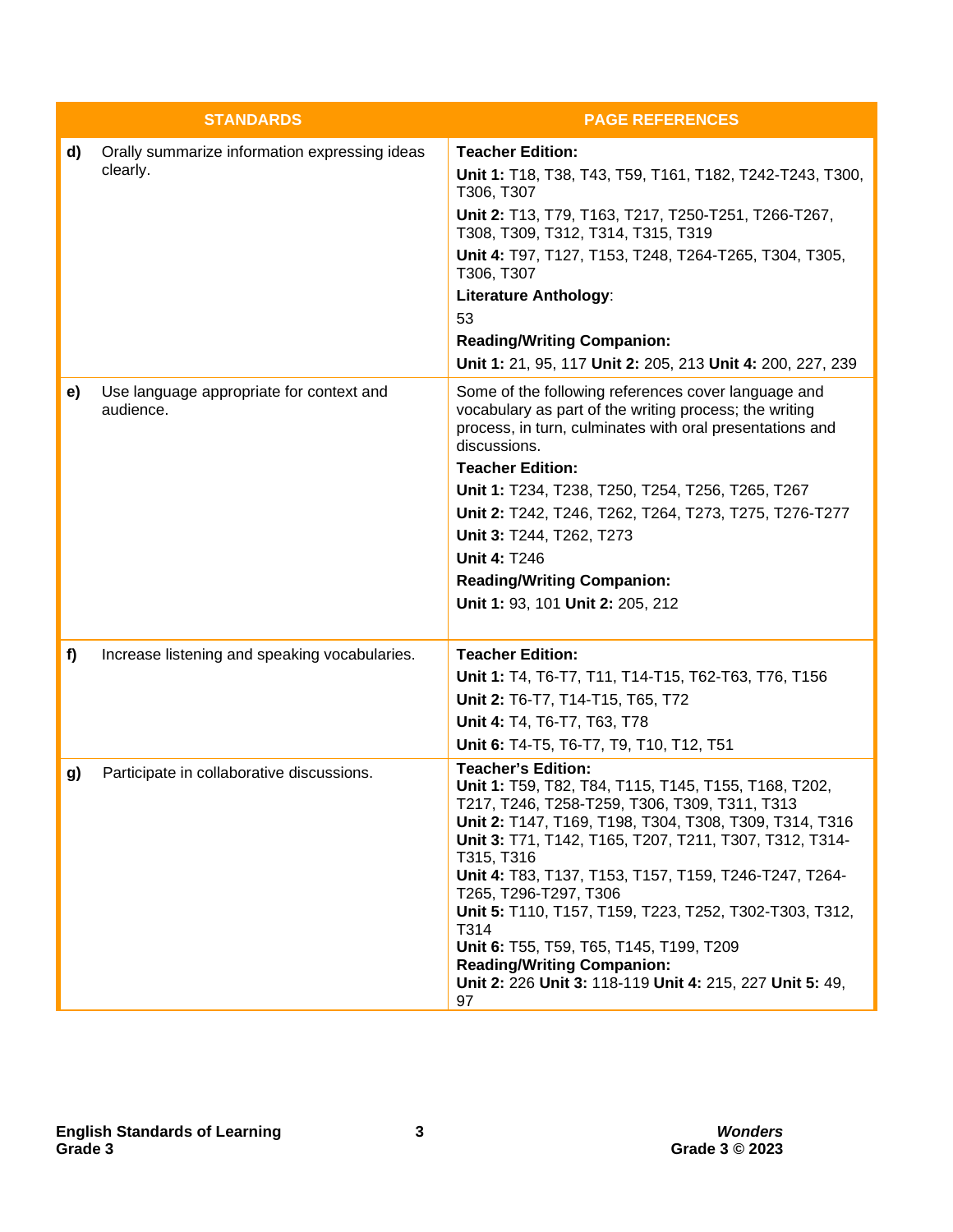|    | <b>STANDARDS</b>                                                                     | <b>PAGE REFERENCES</b>                                                                                                                                                                                                                                                                                                                                                                                                                                                                                                                                                    |
|----|--------------------------------------------------------------------------------------|---------------------------------------------------------------------------------------------------------------------------------------------------------------------------------------------------------------------------------------------------------------------------------------------------------------------------------------------------------------------------------------------------------------------------------------------------------------------------------------------------------------------------------------------------------------------------|
| h) | Work respectfully with others in pairs, diverse<br>groups, and whole class settings. | <b>Teacher's Edition:</b><br>Unit 1: T59, T82, T84, T115, T145, T155, T168, T202,<br>T217, T246, T258-T259, T306, T309, T311, T313<br>Unit 2: T147, T169, T198, T304, T308, T309, T314, T316<br>Unit 3: T71, T142, T165, T207, T211, T307, T312, T314-<br>T315, T316<br>Unit 4: T83, T137, T153, T157, T159, T246-T247, T264-<br>T265, T296-T297, T306<br>Unit 5: T110, T157, T159, T223, T252, T302-303, T312,<br>T314<br>Unit 6: T55, T59, T65, T145, T199, T209<br><b>Reading/Writing Companion:</b><br>Unit 2: 226 Unit 3: 118-119 Unit 4: 215, 227 Unit 5: 49,<br>97 |
|    | 3.2<br>The student will give oral presentations.                                     |                                                                                                                                                                                                                                                                                                                                                                                                                                                                                                                                                                           |
| a) | Speak clearly using appropriate volume.                                              | <b>Teacher Edition:</b><br>Unit 1: T308, T310-T311, T312<br>Unit 2: T316, T318-T319<br>Unit 4: T308, T310-T311, T312<br>Unit 5: T314, T316-T317, T318<br><b>Reading/Writing Companion:</b><br>Unit 2: 207, 215                                                                                                                                                                                                                                                                                                                                                            |
|    | b) Speak at an understandable rate.                                                  | <b>Teacher Edition:</b><br>Unit 1: T308, T310-T311, T312<br>Unit 2: T316, T318-T319<br>Unit 4: T308, T310-T311, T312<br>Unit 5: T314, T316-T317, T318<br><b>Reading/Writing Companion:</b><br>Unit 2: 207, 215                                                                                                                                                                                                                                                                                                                                                            |
|    | c) Make eye contact with the audience                                                | <b>Teacher Edition:</b><br>Unit 1: T308, T310-T311, T312<br>Unit 2: T316, T318-T319<br>Unit 4: T308, T310-T311, T312<br>Unit 5: T314, T316-T317, T318<br><b>Reading/Writing Companion:</b><br>Unit 2: 207, 215                                                                                                                                                                                                                                                                                                                                                            |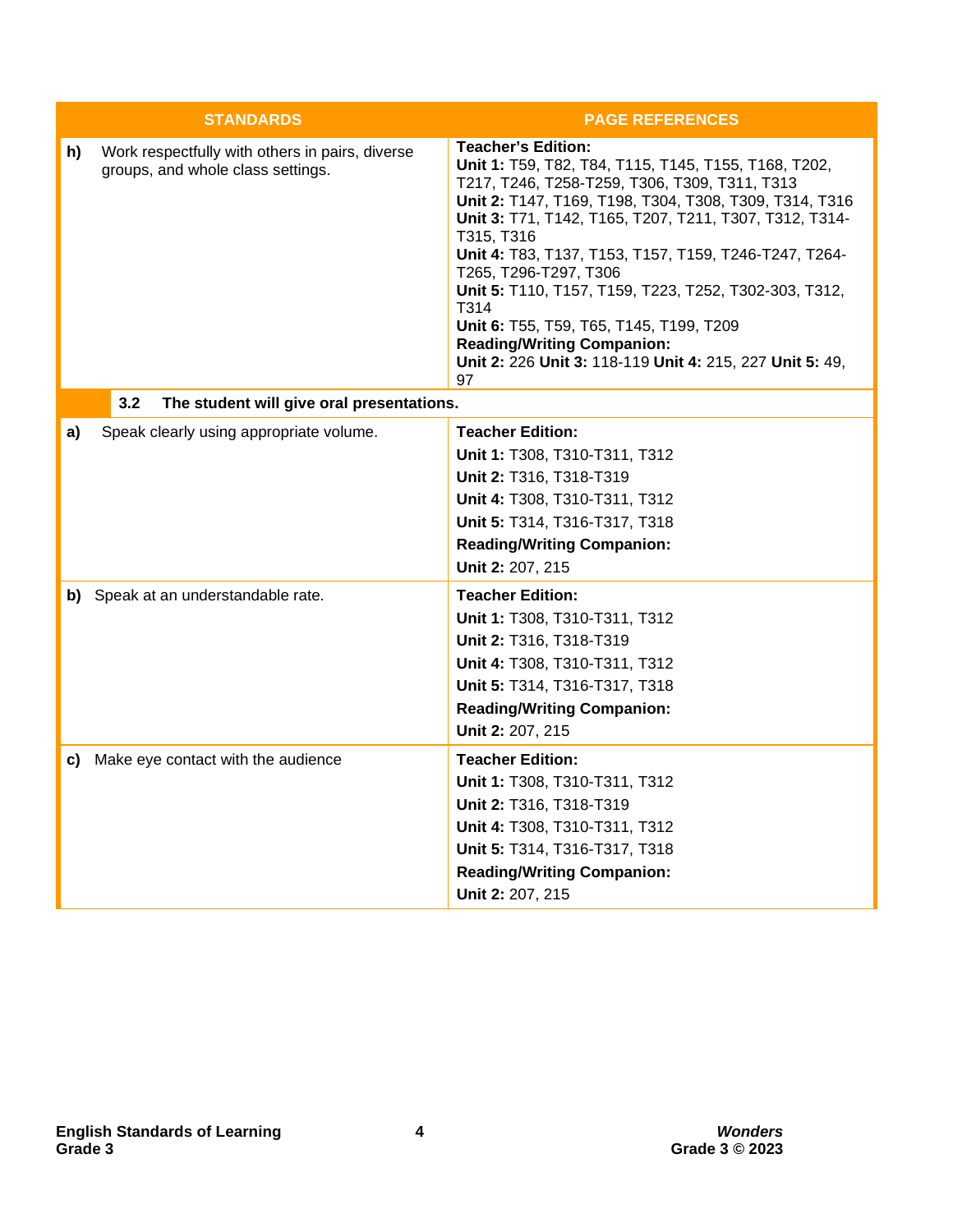|    | <b>STANDARDS</b>                                                                                                         | <b>PAGE REFERENCES</b>                                                                                                                                                                                                                                                                                                                     |
|----|--------------------------------------------------------------------------------------------------------------------------|--------------------------------------------------------------------------------------------------------------------------------------------------------------------------------------------------------------------------------------------------------------------------------------------------------------------------------------------|
|    | d) Organize ideas sequentially or around major<br>points of information using appropriate facts and<br>relevant details. | Some of the following references cover organization as part<br>of the writing process; the writing process, in turn,<br>culminates with oral presentations.                                                                                                                                                                                |
|    |                                                                                                                          | <b>Teacher Edition:</b>                                                                                                                                                                                                                                                                                                                    |
|    |                                                                                                                          | Unit 1: T236-T237, T252-T253, T306<br>Unit 2: T244-T245, T274, T298, T314                                                                                                                                                                                                                                                                  |
|    |                                                                                                                          | Unit 3: T236, T238-T239, T248-T249, T250-T251, T266-<br>T267, T268-T269, T315, T317                                                                                                                                                                                                                                                        |
|    |                                                                                                                          | Unit 4: T232-T233, T242-T243, T266, T267, T269, T309                                                                                                                                                                                                                                                                                       |
|    |                                                                                                                          | Unit 6: T100, T234-T235, T252-T253, T298, T301, T303                                                                                                                                                                                                                                                                                       |
|    |                                                                                                                          | <b>Reading/Writing Companion:</b>                                                                                                                                                                                                                                                                                                          |
|    |                                                                                                                          | Unit 1: 92, 100, 101 Unit 2: 202 Unit 3: 90, 91, 98-99,<br>110-111, 112 Unit 4: 205, 212-213, 224-225 Unit 6: 208-<br>209, 210-211                                                                                                                                                                                                         |
| e) | Use contextually appropriate language and<br>specific vocabulary to communicate ideas.                                   | Some of the following references cover language and<br>vocabulary as part of the writing process; the writing<br>process, in turn, culminates with oral presentations.<br><b>Teacher Edition:</b><br>Unit 1: T234, T238, T250, T254, T256, T265, T267<br>Unit 2: T242, T246, T262, T264, T273, T275, T276-T277<br>Unit 3: T244, T262, T273 |
|    |                                                                                                                          | <b>Unit 4: T246</b><br><b>Reading/Writing Companion:</b>                                                                                                                                                                                                                                                                                   |
|    |                                                                                                                          | Unit 1: 93, 101 Unit 2: 205, 212                                                                                                                                                                                                                                                                                                           |
| f) | Use multimodal tools to create presentations and<br>enhance communication.                                               | <b>Teacher Edition:</b><br>Unit 1: T28, T106, T301, T308, T310-T311, T312<br>Unit 2: T254, T316, T318, T320-T321<br>Unit 3: T28, T108, T303, T314, T316-T317, T318-T319                                                                                                                                                                    |
|    |                                                                                                                          | Unit 4: T112, T159, T295<br>Unit 5: T26, T110-T111, T159, T194-T195, T301, T311,<br>T314, T316-T317, T318-T319                                                                                                                                                                                                                             |
|    |                                                                                                                          | Unit 6: T26, T100-T101, T199                                                                                                                                                                                                                                                                                                               |
|    |                                                                                                                          | <b>Reading/Writing Companion:</b>                                                                                                                                                                                                                                                                                                          |
|    |                                                                                                                          | Unit 1: 25, 35, 53 Unit 2: 207 Unit 3: 25, 53 Unit 4: 167                                                                                                                                                                                                                                                                                  |
|    |                                                                                                                          | Unit 5: 23, 49, 75 Unit 6: 137, 163                                                                                                                                                                                                                                                                                                        |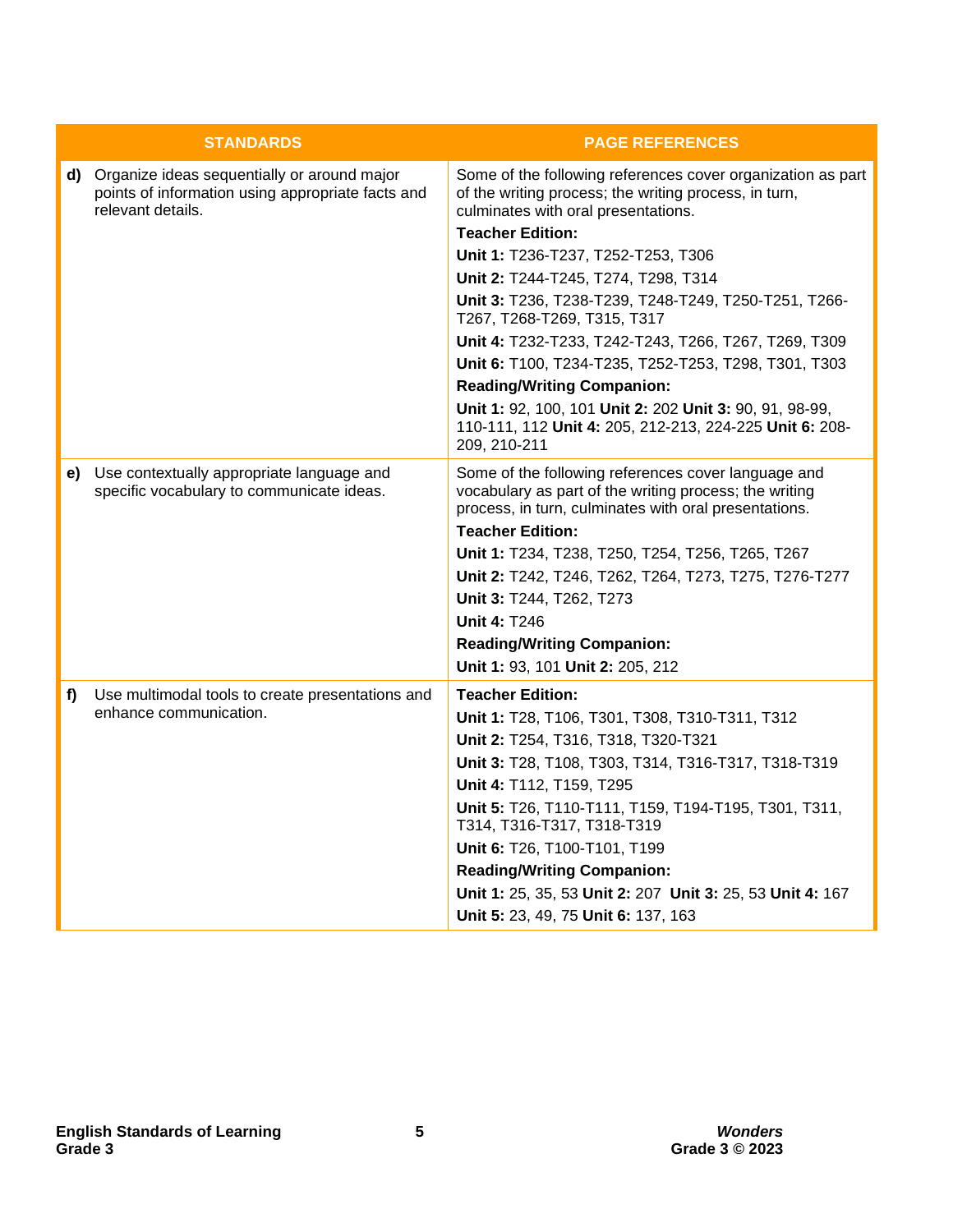|    | <b>STANDARDS</b>                                                                                        | <b>PAGE REFERENCES</b>                                                                                                                                                                                                                                                                                                                                                                                                                                                                       |
|----|---------------------------------------------------------------------------------------------------------|----------------------------------------------------------------------------------------------------------------------------------------------------------------------------------------------------------------------------------------------------------------------------------------------------------------------------------------------------------------------------------------------------------------------------------------------------------------------------------------------|
|    | <b>Reading</b>                                                                                          |                                                                                                                                                                                                                                                                                                                                                                                                                                                                                              |
|    | The student will apply word-analysis skills when reading.<br>3.3                                        |                                                                                                                                                                                                                                                                                                                                                                                                                                                                                              |
| a) | Use knowledge of regular and irregular vowel<br>patterns.                                               | <b>Teacher's Edition:</b><br>Unit 2: T114, T145, T154, T197, T292<br>Unit 3: T26, T52, T106, T150, T192, T214-T215, T286,<br>T <sub>294</sub><br>Unit 4: T59, T135<br>Unit 5: T150, T192, T214<br>Unit 6: T98, T126, T136, T137, T276, T278<br><b>Practice Book:</b><br>90, 91-91B, 127-127B, 139-139B, 151-151B, 175-175B,<br>319-322, 330, 331-331B                                                                                                                                        |
|    | b) Decode regular multisyllabic words.                                                                  | <b>Teacher Edition:</b><br>Unit 1: T104, T136, T144, T149, T188, T211, T216<br>Unit 2: T26, T37, T38, T41, T60, T114, T120, T144, T145,<br>T196<br>Unit 3: T26, T38, T52, T69, T106, T120, T140, T156, T192<br>Unit 4: T24, T58, T110, T134, T186<br>Unit 5: T24, T36, T56, T108, T140, T192<br>Unit 6: T146, T126, T178<br><b>Practice Book:</b><br>91-91B, 103-103B, T247-247B, 259-259B, 271-271B                                                                                         |
|    | 3.4<br>The student will expand vocabulary when reading.                                                 |                                                                                                                                                                                                                                                                                                                                                                                                                                                                                              |
| a) | Use knowledge of homophones.                                                                            | <b>Teacher Edition:</b><br><b>Unit 4: T134</b><br>Unit 5: T178, T179, T180, T198, T209, T212, T217, T222,<br>T224, T228, T230<br><b>Unit 6: T164</b><br><b>Reading/Writing Companion:</b><br><b>Unit 5:66</b><br><b>Practice Book:</b><br>223-223B, 300                                                                                                                                                                                                                                      |
|    | b) Use knowledge of roots, affixes, synonyms, and<br>antonyms to determine the meaning of new<br>words. | <b>Teacher Edition:</b><br>Unit 1: T54, T105, T137, T140<br>Unit 2: T10, T11, T14, T41, T45, T64-T65, T84, T212<br>Unit 3: T57, T89, T91, T107, T114, T177, T180, T198,<br>T208, T230<br>Unit 5: T10, T12, T80, T93, T148, T180, T208-T209, T288-<br>T <sub>289</sub><br>Unit 6: T10, T11, T12, T25, T34, T51, T54-T55, T64, T178,<br>T200-T201, T280-T281<br><b>Reading/Writing Companion:</b><br>Unit 1: 128-129<br><b>Practice Book:</b><br>23, 71, 84, 261, 324, 354, 355-355B, 356, 357 |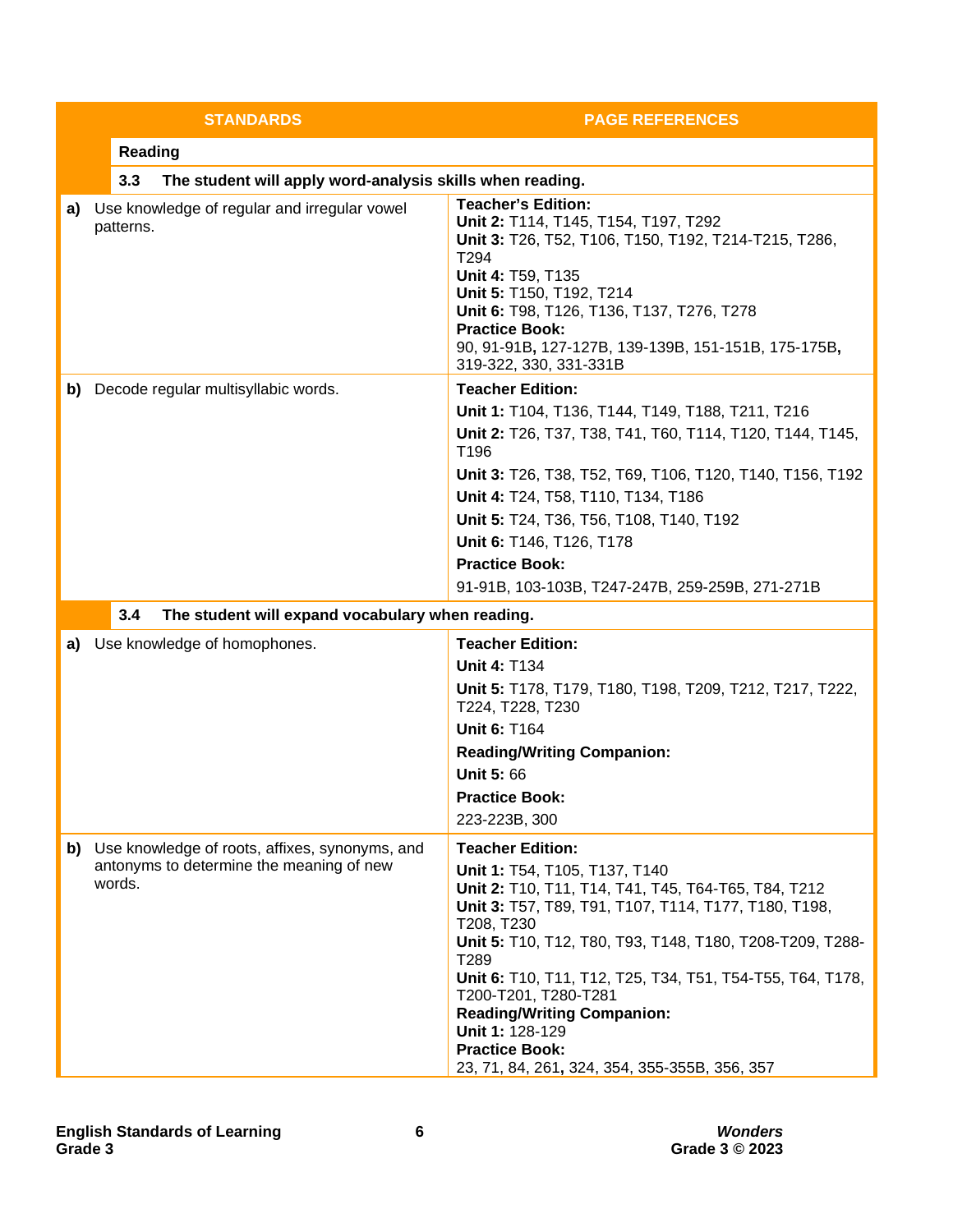|    | <b>STANDARDS</b>                                                                                                 | <b>PAGE REFERENCES</b>                                                                                                                                                                                                                                                                                                                                                                                                                                                                                                                                                                                                                                                                                                                  |
|----|------------------------------------------------------------------------------------------------------------------|-----------------------------------------------------------------------------------------------------------------------------------------------------------------------------------------------------------------------------------------------------------------------------------------------------------------------------------------------------------------------------------------------------------------------------------------------------------------------------------------------------------------------------------------------------------------------------------------------------------------------------------------------------------------------------------------------------------------------------------------|
|    | c) Apply meaning clues, language structure, and<br>phonetic strategies to determine the meaning of<br>new words. | <b>Teacher's Edition:</b><br>Unit 1: T4, T6, T32, T33, T40, T54-T55, T62-63, T92-T93,<br>T118, T130, T140-T141, T168, T176<br>Unit 2: T10, T11, T14, T41, T45, T64-T65, T84, T194-<br>T195, T212<br>Unit 3: T4, T6, T14, T32, T40, T56-T57, T64, T84, T90,<br>T93, T94, T144-T145<br>Unit 4: T96, T97, T98, T139, T142-143, T153, T158-T159<br>Unit 5: T4, T12, T21, T32, T60-T61, T68, T76, T88, T96,<br>T117, T144, T152, T172, T208<br>Unit 6: T98, T126, T136, T137, T276, T278<br><b>Reading/Writing Companion:</b><br>Unit 1: 8-9, 46-47, 65, 72-73 Unit 3: 8-9, 18-19, 37, 46-47<br>Unit 5: 8-9, 34-35, 42-43<br><b>Practice Book:</b><br>11, 12, 24, 35, 48, 131, 132, 143, 155, 156, 167, 168, 251,<br>252, 263, 276, 287, 288 |
|    | d) Use context to clarify meaning of unfamiliar<br>words.                                                        | <b>Teacher's Edition:</b><br>Unit 1: T10, T11, T88, T90, T91, T92, T132, T141, T144,<br>T149, T154, T156, T160, T174, T175, T205, T209, T218-<br>T219, T220, T224<br>Unit 3: T10, T12<br>Unit 4: T96, T97, T98, T139, T142-T143, T153, T158-T159<br><b>Reading/Writing Companion:</b><br>Unit 1: 70-71 Unit 4: 158-159<br><b>Practice Book:</b><br>48, 60, 228                                                                                                                                                                                                                                                                                                                                                                          |
| e) | Discuss meanings of words and develop<br>vocabulary by listening and reading a variety of<br>texts.              | <b>Teacher Edition:</b><br>Unit 1: T14, T33, T63, T74, T92, T120, T132, T160, T174,<br>T175, T204-T205<br>Unit 2: T5, T11, T12, T15, T38, T73, T92, T93, T120<br>Unit 3: T10, T12<br>Unit 4: T96, T97, T98, T139, T142-T143, T153<br><b>Reading/Writing Companion:</b><br>Unit 1: 70, 71                                                                                                                                                                                                                                                                                                                                                                                                                                                |
| f) | Use vocabulary from other content areas.                                                                         | <b>Teacher Edition:</b><br>Unit 1: T4, T76, T162<br>Unit 2: T4, T38, T48, T57, T64-T65, T73, T94, T120, T135<br>Unit 3: T4, T6, T10, T14, T38, T40, T45, T56-T57, T78,<br>T172, T230<br>Unit 4: T90, T96, T98, T119, T122, T160<br><b>Unit 6: T259</b><br><b>Reading/Writing Companion:</b><br>Unit 1: 8-9 Unit 2: 118-119, 146-147 Unit 3: 8-9, 14, 36-37<br>Unit 4: 152-153 Unit 6: 128                                                                                                                                                                                                                                                                                                                                               |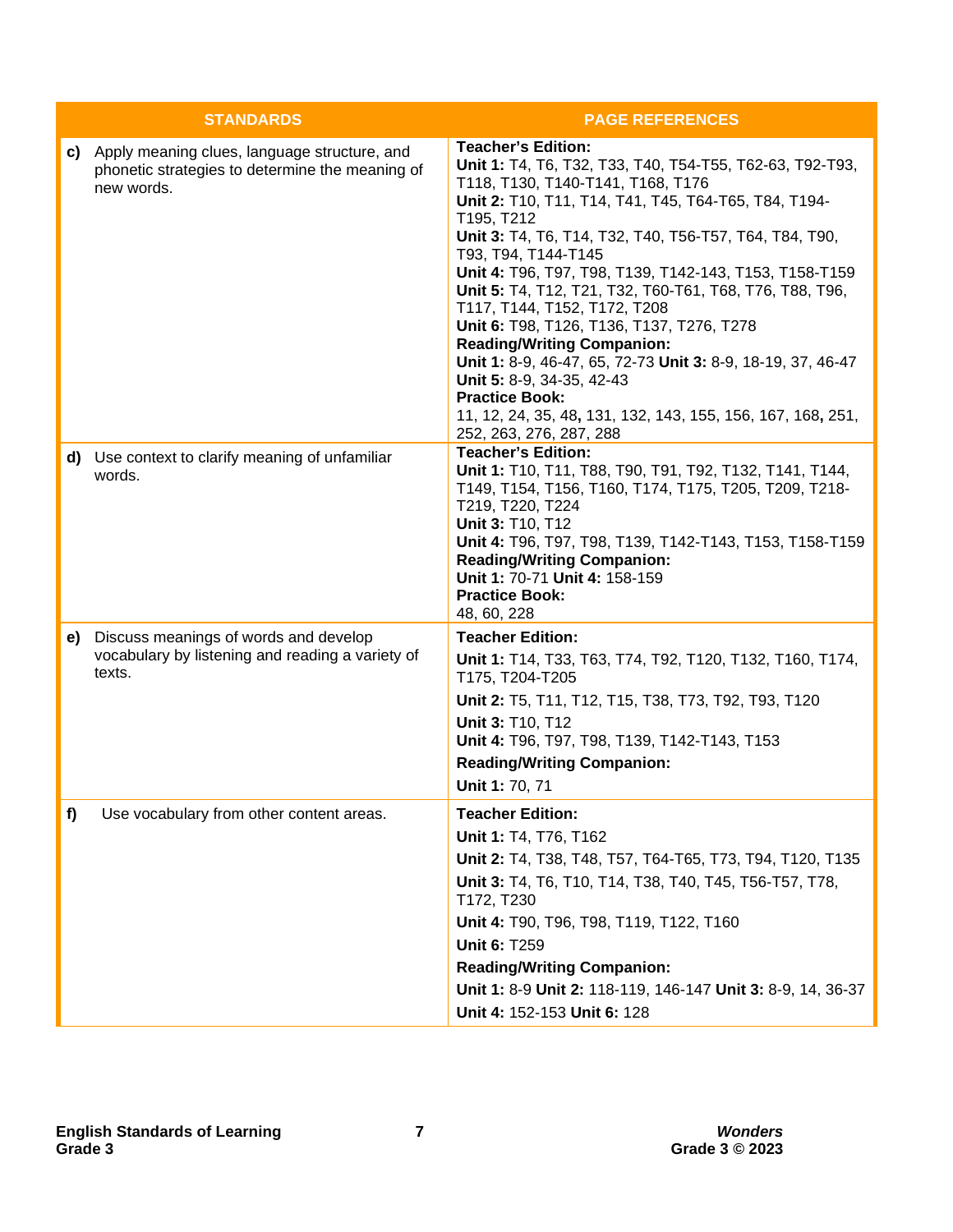|    | <b>STANDARDS</b>                                                                   | <b>PAGE REFERENCES</b>                                                                                                                                                                                                                                                                                                                                                                                         |
|----|------------------------------------------------------------------------------------|----------------------------------------------------------------------------------------------------------------------------------------------------------------------------------------------------------------------------------------------------------------------------------------------------------------------------------------------------------------------------------------------------------------|
| g) | Use word reference resources including the<br>glossary, dictionary, and thesaurus. | <b>Teacher's Edition:</b><br>Unit 1: T54, T63, T265<br>Unit 2: T64, T157<br>Unit 3: T56, T144, T217<br>Unit 6: T179, T203, T281, T283<br><b>Reading/Writing Companion:</b><br>Unit 1: 46 Unit 2: 128, 156, 183 Unit 3: 72<br><b>Practice Book:</b><br>83, 143                                                                                                                                                  |
|    | 3.5<br>and poetry.                                                                 | The student will read and demonstrate comprehension of fictional texts, literary nonfiction,                                                                                                                                                                                                                                                                                                                   |
| a) | Set a purpose for reading.                                                         | <b>Teacher Edition:</b><br>Unit 1: T86, T109, T142, T144, T152<br>Unit 2: T96, T119, T180, T212, T224<br>Unit 3: T86, T88, T111, T146, T148<br>Unit 4: T8, T29, T64, T66, T204, T206<br><b>Unit 6: T103</b><br><b>Literature Anthology:</b><br>26, 126, 148, 212, 278<br><b>Reading/Writing Companion:</b><br>Unit 1: 40, 106 Unit 2: 178 Unit 3: 40 Unit 4: 133                                               |
| b) | Make connections between reading selections.                                       | <b>Teacher Edition:</b><br>Unit 1: T127, T130, T143, T159, T300<br>Unit 2: T135, T138, T141, T151<br>Unit 3: T131, T147, T157<br>Unit 4: T47, T50, T54, T222-T223<br>Unit 5: T131, T134, T137, T147, T163<br>Unit 6: T120, T123, T128, T133, T188, T197<br><b>Literature Anthology:</b><br>49, 144, 147, 298, 303, 413, 492, 495, 500, 501<br><b>Reading/Writing Companion:</b><br>Unit 1: 62, 109 Unit 6: 172 |
| c) | Make, confirm, and revise predictions.                                             | <b>Teacher Edition:</b><br>Unit 2: T97, T98, T100, T104-T105, T121, T125, T126,<br>T127, T129, T130, T307<br>Unit 6: T43, T82, T83, T84, T85, T88-T89, T108, T110,<br>T113, T134-T135<br><b>Reading/Writing Companion:</b><br>Unit 2: 152, 154, 158 Unit 6: 153, 154, 158                                                                                                                                      |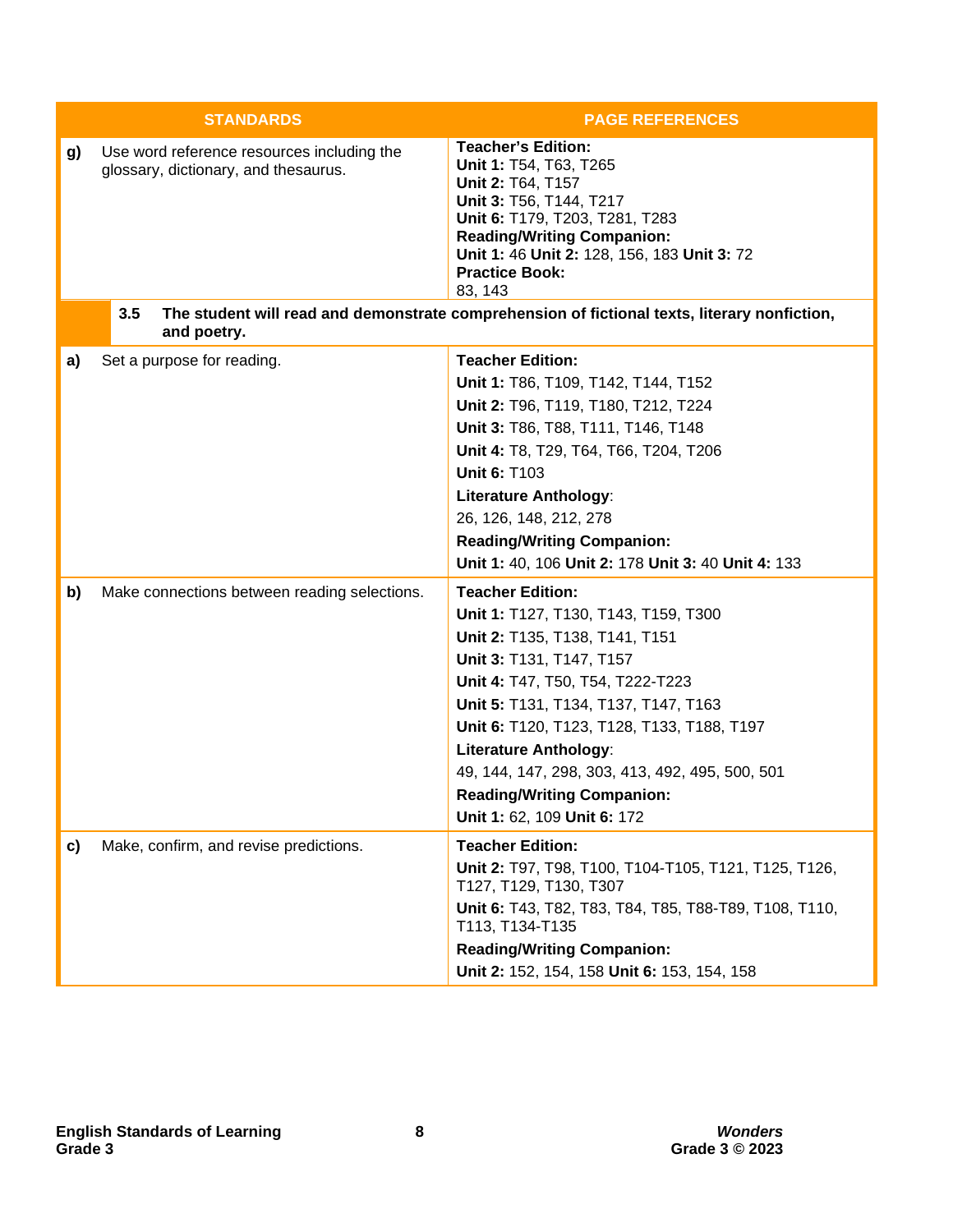|    | <b>STANDARDS</b>                                                  | <b>PAGE REFERENCES</b>                                                                                                                                                                                                                                                                                                                                                                                                  |
|----|-------------------------------------------------------------------|-------------------------------------------------------------------------------------------------------------------------------------------------------------------------------------------------------------------------------------------------------------------------------------------------------------------------------------------------------------------------------------------------------------------------|
|    | d) Compare and contrast settings, characters, and<br>plot events. | <b>Teacher Edition:</b><br>Unit 2: T135, T203, T227, T233<br>Unit 3: T48, T131, T159, T165<br>Unit 4: T47, T50, T53, T54, T55, T81, T193, T223<br>Unit 6: T117, T123, T133, T135, T149<br><b>Literature Anthology:</b><br>298, 303, 319, 325, 475, 495, 501                                                                                                                                                             |
|    | e) Summarize plot events.                                         | <b>Teacher Edition:</b><br>Unit 1: T91, T98, T110, T112, T114, T116, T118, T123,<br>T127, T142-T143, T145, T153, T155<br>Unit 2: T101, T135, T153, T169, T217<br>Unit 3: T86, T93, T131, T149, T159<br>Unit 4: T11, T18, T44, T47, T77<br>Unit 6: T123, T124, T135, T145, T151, T185, T289<br><b>Reading/Writing Companion:</b><br>Unit 1: 41, 42, 45, 51-52 Unit 2: 155 Unit 3: 45 Unit 4:<br>133, 138-139 Unit 6: 171 |
| f) | Identify the narrator of a story.                                 | <b>Teacher Edition:</b><br>Unit 2: T150, T160, T181, T206<br><b>Unit 3: T149</b><br>Unit 4: T296-T297<br><b>Unit 5: T95</b><br>Unit 6: T183, T188, T196, T204, T205, T209<br><b>Reading/Writing Companion:</b><br>Unit 2: 179, 186-187                                                                                                                                                                                  |
|    | g) Ask and answer questions about what is read.                   | <b>Teacher Edition:</b><br><b>Unit 2: T126</b><br>Unit 4: T9, T10, T14-T15, T30, T37, T42, T53, T54, T317<br>Unit 6: T108, T309<br><b>Reading/Writing Companion:</b><br>Unit 4: 131, 136                                                                                                                                                                                                                                |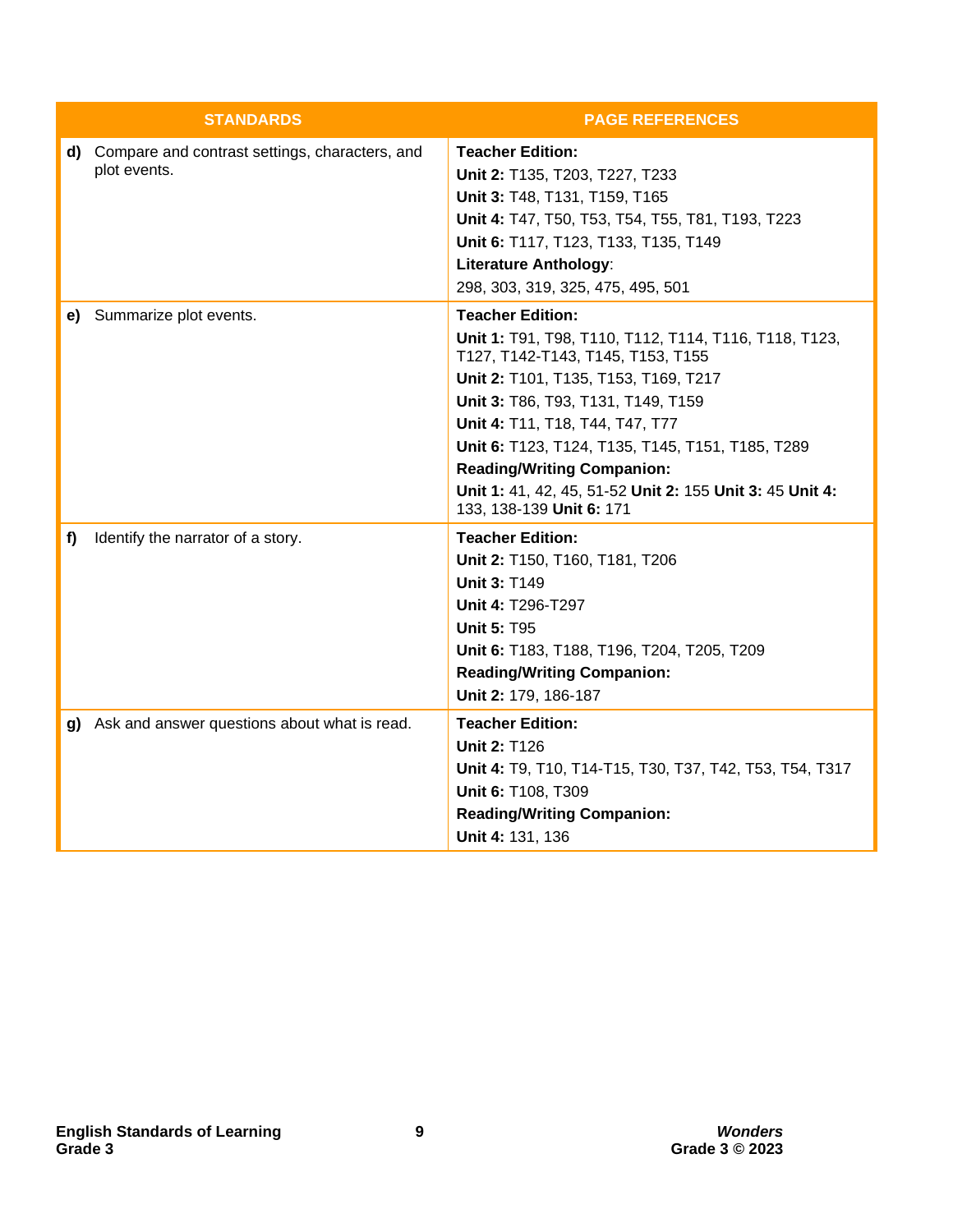|    | <b>STANDARDS</b>                                                                   | <b>PAGE REFERENCES</b>                                                                                                                                                                                                                                                                                                                                                                                      |
|----|------------------------------------------------------------------------------------|-------------------------------------------------------------------------------------------------------------------------------------------------------------------------------------------------------------------------------------------------------------------------------------------------------------------------------------------------------------------------------------------------------------|
|    | h) Draw conclusions using the text for support.                                    | <b>Teacher Edition:</b><br>Unit 1: T102-T103, T111, T121, T122, T128-T129<br>Unit 2: T112-T113, T136-T137<br>Unit 3: T104-T105, T116, T120, T121, T132-T133, T159<br>Unit 4: T35, T48-T49, T51<br>Unit 6: T105, T109, T113, T118-T119<br><b>Reading/Writing Companion:</b><br>Unit 1: 43, 50-51, 52, 57 Unit 2: 162, 167 Unit 3: 43, 52,<br>57 Unit 4: 145 Unit 6: 167                                      |
| i) | Identify the conflict and resolution.                                              | <b>Teacher Edition:</b><br>Unit 1: T102-T103, T120, T123, T143, T299<br>Unit 2: T151, T230<br>Unit 3: T133, T146-T147<br>Unit 4: T44, T48-T49, T75, T80-T81<br><b>Unit 6: T133</b><br><b>Reading/Writing Companion:</b><br>Unit 1: 52 Unit 4: 145                                                                                                                                                           |
| j) | Identify the theme.                                                                | <b>Teacher Edition:</b><br>Unit 2: T97, T98, T99, T100, T101, T108-T109, T120,<br>T122, T124, T128, T132, T151, T153, T162<br>Unit 3: T90, T93, T98-T99, T149, T165<br>Unit 4: T130, T132-T133, T172, T173, T180-T181<br>Unit 6: T122, T135, T141, T144, T147, T149, T150, T153<br><b>Reading/Writing Companion:</b><br>Unit 2: 151, 154, 155, 160-161 Unit 3: 42, 45, 49 Unit 4:<br>175, 184, 185, 190-191 |
| k) | Use reading strategies to monitor comprehension<br>throughout the reading process. | <b>Teacher Edition:</b><br>Unit 1: T84-T85, T88, T91, T94-T95, T109, T113, T124,<br>T <sub>127</sub><br>Unit 2: T121, T126, T129, T135, T217<br>Unit 3: T93, T96, T116, T131<br>Unit 4: T9, T10, T11, T14-T15, T33, T34, T37, T47, T53,<br>T55<br>Unit 5: T90-T91, T98-T99, T131<br><b>Reading/Writing Companion:</b><br>Unit 1: 42, 48 Unit 2: 45, 48 Unit 4: 130, 131, 136 Unit 5:<br>39, 40, 44          |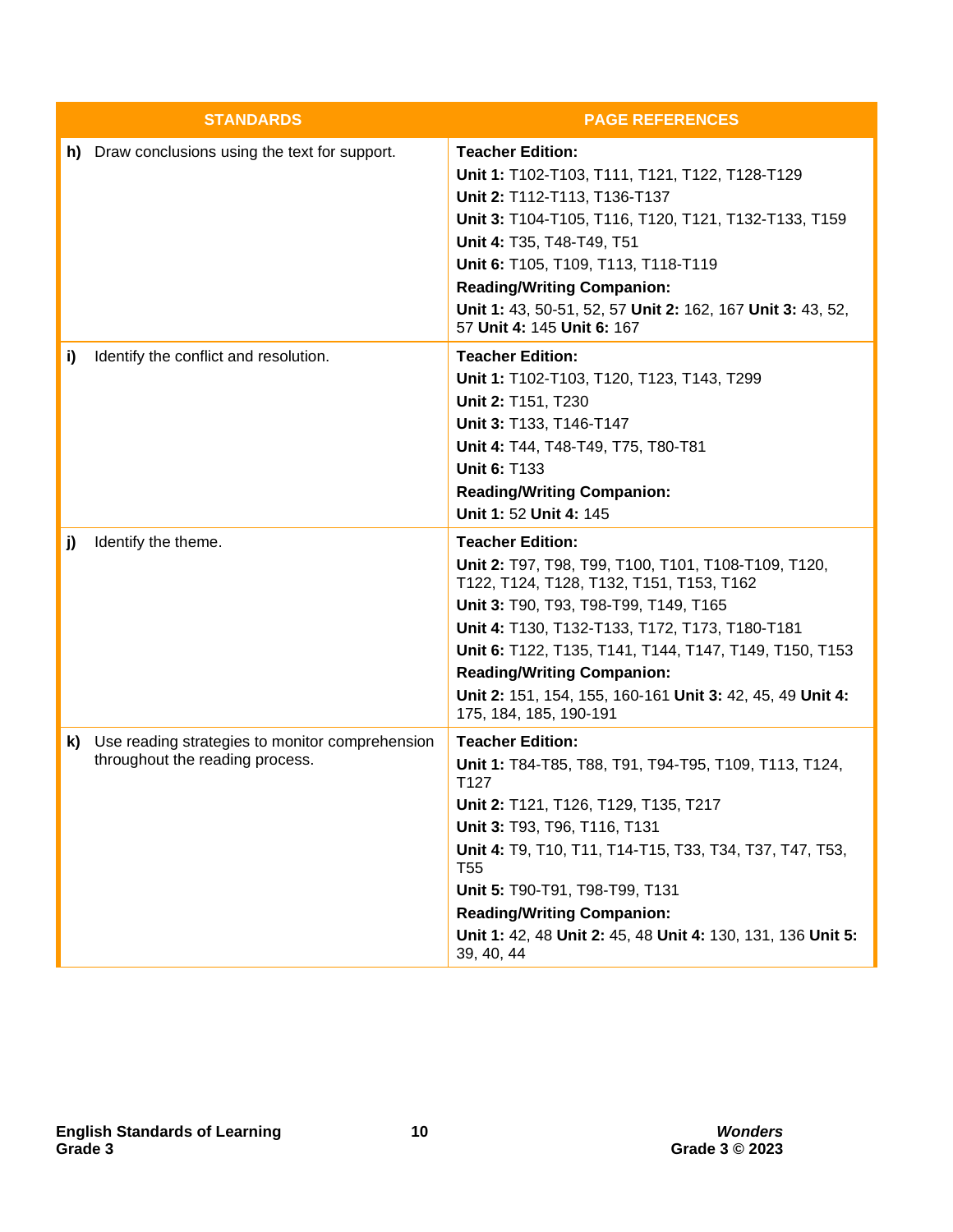|    | <b>STANDARDS</b>                                                                | <b>PAGE REFERENCES</b>                                                                                                                                                                                                                                                                                                                                                                                                                 |
|----|---------------------------------------------------------------------------------|----------------------------------------------------------------------------------------------------------------------------------------------------------------------------------------------------------------------------------------------------------------------------------------------------------------------------------------------------------------------------------------------------------------------------------------|
| I) | Differentiate between fiction and nonfiction.                                   | <b>Teacher's Edition:</b><br>Unit 1: T36, T40, T56, T74, T90, T109, T110, T144-T145,<br>T206, T218, T222, T296<br>Unit 2: T32, T78, T82, T94, T150, T152-153, T160, T188-<br>T189, T201, T206, T216-T217, T232-T233, T256, T276-<br>T277, T304<br>Unit 3: T48, T86, T113, T146, T302<br>Unit 5: T90, T146, T148, T156-T157<br>Unit 6: T42, T68, T70, T71, T90-T91<br><b>Reading/Writing Companion:</b><br>Unit 2: 185, 208 Unit 6: 159 |
|    | m) Read with fluency, accuracy, and meaningful                                  | <b>Teacher's Edition:</b>                                                                                                                                                                                                                                                                                                                                                                                                              |
|    | expression.                                                                     | Unit 1: T105, T137, T143                                                                                                                                                                                                                                                                                                                                                                                                               |
|    |                                                                                 | Unit 2: T115, T145, T197, T304-T305                                                                                                                                                                                                                                                                                                                                                                                                    |
|    |                                                                                 | Unit 3: T107, T147, T154, T302-T303                                                                                                                                                                                                                                                                                                                                                                                                    |
|    |                                                                                 | Unit 4: T187, T205, T212                                                                                                                                                                                                                                                                                                                                                                                                               |
|    |                                                                                 | Unit 5: T109, T141, T147, T157, T163                                                                                                                                                                                                                                                                                                                                                                                                   |
|    |                                                                                 | Unit 6: T25, T99, T204, T207, T288-T289                                                                                                                                                                                                                                                                                                                                                                                                |
|    | 3.6<br>The student will read and demonstrate comprehension of nonfiction texts. |                                                                                                                                                                                                                                                                                                                                                                                                                                        |
| a) | Identify the author's purpose.                                                  | <b>Teacher Edition:</b>                                                                                                                                                                                                                                                                                                                                                                                                                |
|    |                                                                                 | Unit 1: T32, T41, T42, T48-T49, T185, T209, T302                                                                                                                                                                                                                                                                                                                                                                                       |
|    |                                                                                 | Unit 2: T50, T56, T58-T59, T127, T134, T302, T310                                                                                                                                                                                                                                                                                                                                                                                      |
|    |                                                                                 | Unit 3: T44, T204-T205                                                                                                                                                                                                                                                                                                                                                                                                                 |
|    |                                                                                 | Unit 4: T126, T303                                                                                                                                                                                                                                                                                                                                                                                                                     |
|    |                                                                                 | Unit 5: T11, T18, T46, T52, T136, T138-T139, T223, T308                                                                                                                                                                                                                                                                                                                                                                                |
|    |                                                                                 | Unit 6: T37, T38, T291                                                                                                                                                                                                                                                                                                                                                                                                                 |
|    |                                                                                 | <b>Literature Anthology:</b>                                                                                                                                                                                                                                                                                                                                                                                                           |
|    |                                                                                 | 142, 208, 316, 384, 472                                                                                                                                                                                                                                                                                                                                                                                                                |
|    |                                                                                 | <b>Reading/Writing Companion:</b><br>Unit 1: 33 Unit 2: 143 Unit 3: 85 Unit 4: 20-21, 57                                                                                                                                                                                                                                                                                                                                               |
|    |                                                                                 |                                                                                                                                                                                                                                                                                                                                                                                                                                        |
|    | b) Use prior and background knowledge as context<br>for new learning.           | <b>Teacher Edition:</b>                                                                                                                                                                                                                                                                                                                                                                                                                |
|    |                                                                                 | Unit 1: T58, T130                                                                                                                                                                                                                                                                                                                                                                                                                      |
|    |                                                                                 | Unit 2: T23, T42, T54, T68, T78, T79                                                                                                                                                                                                                                                                                                                                                                                                   |
|    |                                                                                 | Unit 3: T41, T60, T212<br>Unit 4: T116, T125, T142, T152                                                                                                                                                                                                                                                                                                                                                                               |
|    |                                                                                 | Unit 5: T10, T31, T32, T38, T41, T134, T212                                                                                                                                                                                                                                                                                                                                                                                            |
|    |                                                                                 |                                                                                                                                                                                                                                                                                                                                                                                                                                        |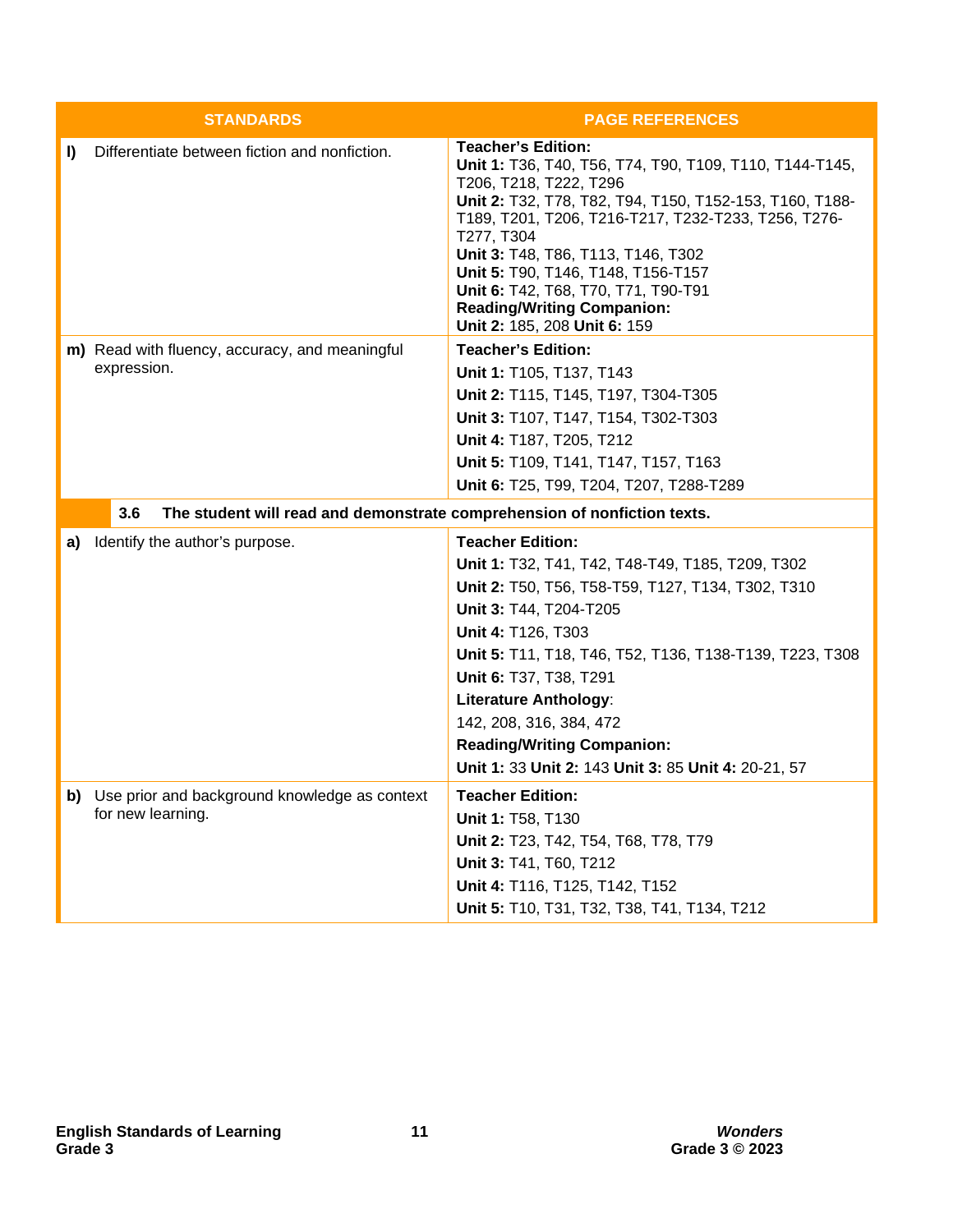|  | <b>STANDARDS</b>                                                      | <b>PAGE REFERENCES</b>                                                                                                        |
|--|-----------------------------------------------------------------------|-------------------------------------------------------------------------------------------------------------------------------|
|  | c) Preview and use text features including table of                   | <b>Teacher Edition:</b>                                                                                                       |
|  | contents, headings, pictures, captions, maps,<br>indices, and charts. | Unit 1: T9, T10, T18-T19, T28, T58-T59, T69, T131, T174,<br>T175, T180-T181, T185, T194, T207, T208-T209, T218-<br>T219, T298 |
|  |                                                                       | Unit 2: T10, T13, T18, T68, T78-T79, T140, T302, T306                                                                         |
|  |                                                                       | Unit 3: T11, T13, T18-T19, T31, T35, T41, T43, T71, T77,<br>T178, T184, T198, T203, T212-T213, T223, T264                     |
|  |                                                                       | Unit 4: T96, T97, T102-T103, T116, T118, T120, T301,<br>T304, T310                                                            |
|  |                                                                       | Unit 5: T10, T16, T51, T136, T174, T178, T194, T204-<br>T <sub>205</sub>                                                      |
|  |                                                                       | <b>Literature Anthology:</b>                                                                                                  |
|  |                                                                       | 52, 145, 199, 202, 241, 306                                                                                                   |
|  |                                                                       | <b>Reading/Writing Companion:</b>                                                                                             |
|  |                                                                       | Unit 1: 13, 21, 25, 71, 75 Unit 2: 124, 127, 131 Unit 3: 17,<br>21, 70, 75 Unit 4: 158, 163, 232 Unit 5: 14, 19, 81           |
|  | d) Ask and answer questions about what is read                        | <b>Teacher Edition:</b>                                                                                                       |
|  | using the text for support.                                           | Unit 1: T9, T11, T12, T16-T17, T33, T38, T46, T82, T173,<br>T174, T193                                                        |
|  |                                                                       | Unit 2: T38, T43, T56, T126, T306, T311, T325                                                                                 |
|  |                                                                       | Unit 3: T36, T304, T309, T323                                                                                                 |
|  |                                                                       | Unit 4: T119, T298, T299, T303, T317                                                                                          |
|  |                                                                       | Unit 5: T9, T10, T11, T14-T15, T31, T34, T41, T177, T197,<br>T305                                                             |
|  |                                                                       | Unit 6: T294, T309                                                                                                            |
|  |                                                                       | <b>Reading/Writing Companion:</b>                                                                                             |
|  |                                                                       | Unit 1: 13, 15, 20, 69, 70 Unit 2: 216 Unit 5: 13, 14, 15,<br>18,65                                                           |
|  | e) Draw conclusions using the text for support.                       | <b>Teacher Edition:</b>                                                                                                       |
|  |                                                                       | Unit 1: T133, T186-T187, T194, T196-T197, T206-T207                                                                           |
|  |                                                                       | Unit 2: T24-T25, T35, T38, T40, T49, T52-T53, T66-T67                                                                         |
|  |                                                                       | Unit 3: T24, T61, T67                                                                                                         |
|  |                                                                       | Unit 4: T122, T125, T128, T140-T141                                                                                           |
|  |                                                                       | Unit 5: T35, T36, T37, T42, T48, T51, T52, T64                                                                                |
|  |                                                                       | Unit 6: T30, T34, T35                                                                                                         |
|  |                                                                       | <b>Literature Anthology:</b>                                                                                                  |
|  |                                                                       | 49, 53, 125, 237                                                                                                              |
|  |                                                                       | <b>Reading/Writing Companion:</b>                                                                                             |
|  |                                                                       | Unit 1: 71, 78, 82, 86 Unit 2: 126, 132-133, 134, 139 Unit<br>3: 13, 14, 22-23, 24 Unit 4: 171 Unit 5: 27                     |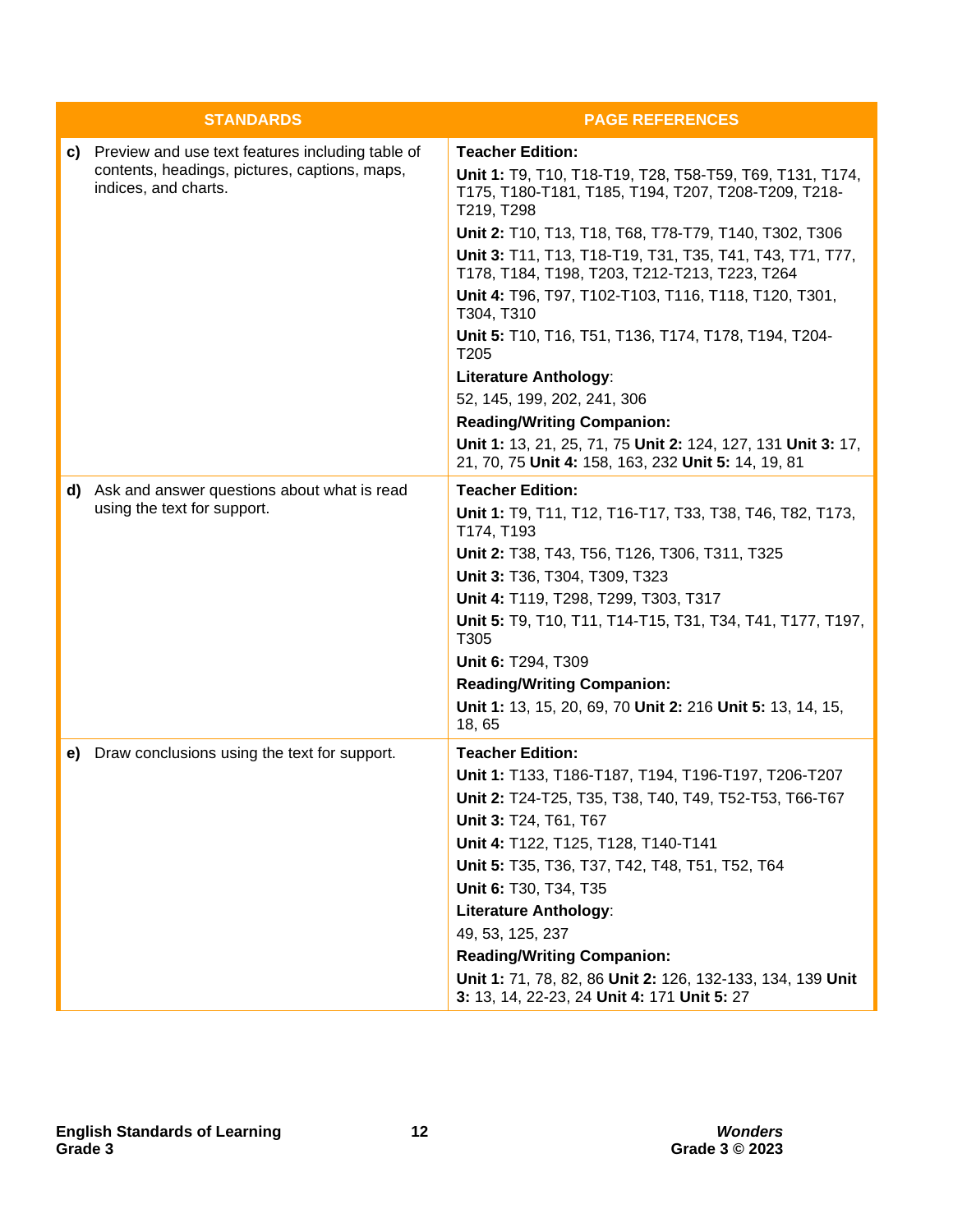|    | <b>STANDARDS</b>                                 | <b>PAGE REFERENCES</b>                                                                                                                                                                                                                                                                                                                                                                                                                                           |
|----|--------------------------------------------------|------------------------------------------------------------------------------------------------------------------------------------------------------------------------------------------------------------------------------------------------------------------------------------------------------------------------------------------------------------------------------------------------------------------------------------------------------------------|
| f) | Summarize information found in nonfiction texts. | <b>Teacher Edition:</b><br>Unit 1: T13, T43, T47, T175, T195, T209<br>Unit 2: T6, T13, T51, T57, T69, T141<br>Unit 3: T6, T9, T11, T13, T16-T17, T33, T45, T61, T71,<br>T174, T177, T179, T182, T197, T198<br>Unit 5: T11, T43, T47, T53, T65<br>Unit 6: T6, T11, T37, T39, T71, T286<br><b>Literature Anthology:</b><br>53, 241<br><b>Reading/Writing Companion:</b><br>Unit 1: 17, 71 Unit 2: 127 Unit 3: 13, 17, 20, 69, 70, 71,<br>74 Unit 5: 15 Unit 6: 129 |
|    | g) Identify the main idea.                       | <b>Teacher Edition:</b><br>Unit 1: T132, T173, T174, T175, T182-T183, T194, T198,<br>T199, T208-T209, T215, T218-T219, T303<br>Unit 3: T9, T10, T12, T20-T21, T31, T32, T34, T36, T40,<br>T45, T58, T60, T134, T136, T202, T306, T309<br>Unit 4: T232-T233, T299, T302<br>Unit 6: T173, T286, T291, T294<br><b>Reading/Writing Companion:</b><br>Unit 1: 69, 70, 71, 76-77 Unit 3: 13, 14, 16, 22-23, 117<br><b>Unit 4: 205</b>                                  |
|    | h) Identify supporting details.                  | <b>Teacher Edition:</b><br>Unit 1: T132, T173, T174, T175, T182-T183, T194, T198,<br>T199, T208-T209, T215, T218-T219, T303<br>Unit 3: T9, T10, T12, T20-T21, T31, T32, T34, T36, T40,<br>T45, T58, T60, T134, T136, T202, T306, T309<br>Unit 4: T232-T233, T299, T302<br>Unit 6: T173, T286, T291, T294<br><b>Reading/Writing Companion:</b><br>Unit 1: 69, 70, 71, 76-77 Unit 3: 13, 14, 16, 22-23, 117<br><b>Unit 4: 205</b>                                  |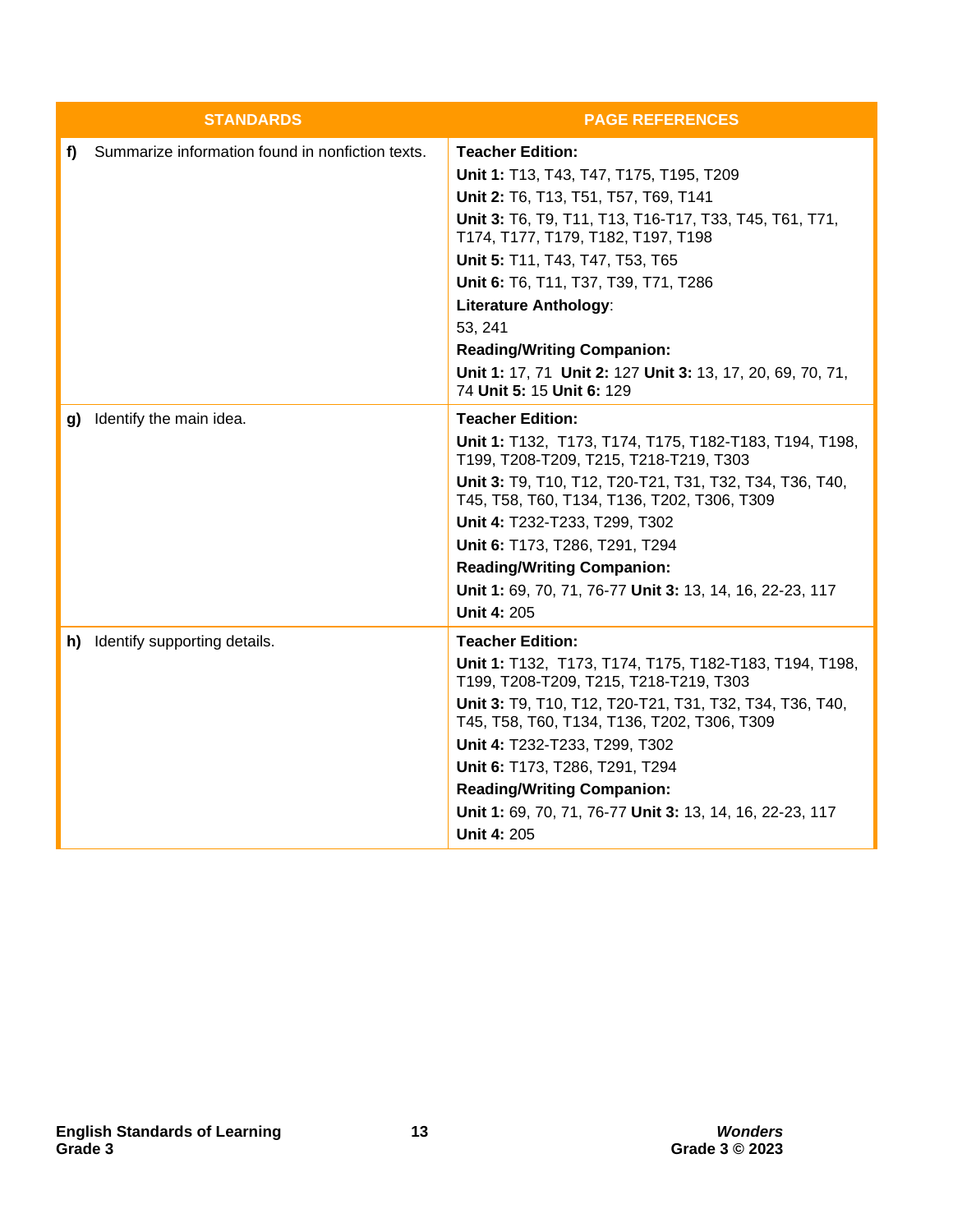|    | <b>STANDARDS</b>                                                                   | <b>PAGE REFERENCES</b>                                                                                                                                                                                                                                                                                                                                                                                                                                                                                                 |
|----|------------------------------------------------------------------------------------|------------------------------------------------------------------------------------------------------------------------------------------------------------------------------------------------------------------------------------------------------------------------------------------------------------------------------------------------------------------------------------------------------------------------------------------------------------------------------------------------------------------------|
| i) | Use reading strategies to monitor comprehension<br>throughout the reading process. | <b>Teacher Edition:</b><br>Unit 1: T11, T38, T41, T43, T58, T170-T171, T173, T178-<br>T179, T193<br>Unit 2: T9, T11, T13, T16-T17, T31, T37, T38, T49, T78<br>Unit 3: T7, T9, T13, T16-T17, T58, T60, T175, T176, T178,<br>T182, T210<br>Unit 5: T31, T32, T37, T43, T182-T183, T197<br><b>Literature Anthology:</b><br>49, 53, 413, 417<br><b>Reading/Writing Companion:</b><br>Unit 1: 12, 13, 15, 17, 20, 21, 48, 68, 69, 70, 74, 112 Unit<br>2: 123, 127, 130 Unit 3: 12, 20, 68, 69, 74 Unit 5: 64, 65,<br>70, 81 |
| j) | Read with fluency, accuracy, and meaningful<br>expression.                         | <b>Teacher's Edition:</b><br>Unit 1: T27, T57, T64, T67, T73, T189, T207, T217, T223<br>Unit 2: T27, T61, T115, T145<br>Unit 3: T27, T59, T69, T75<br>Unit 4: T111, T141, T151, T157<br>Unit 5: T57, T70, T211, T221<br>Unit 6: T47, T53, T60                                                                                                                                                                                                                                                                          |
|    | Writing                                                                            |                                                                                                                                                                                                                                                                                                                                                                                                                                                                                                                        |
|    | 3.7 The student will write legibly in cursive.                                     |                                                                                                                                                                                                                                                                                                                                                                                                                                                                                                                        |
|    | a) Write capital and lowercase letters of the alphabet                             | The following references include cursive instructions.<br><b>Teacher Edition:</b><br>Unit 1: T44, T238, T246, T254<br>Unit 2: T28, T246<br>Unit 3: T250, T268<br><b>Reading/Writing Companion:</b><br><b>Unit 1: 97</b><br><b>Practice Book:</b><br>361                                                                                                                                                                                                                                                                |
|    | b) Sign his/her first and last names.                                              | The following references include cursive instructions.<br><b>Teacher Edition:</b><br>Unit 1: T44, T238, T246, T254<br>Unit 2: T28, T246<br>Unit 3: T250, T268<br><b>Reading/Writing Companion:</b><br><b>Unit 1: 97</b><br><b>Practice Book:</b><br>361                                                                                                                                                                                                                                                                |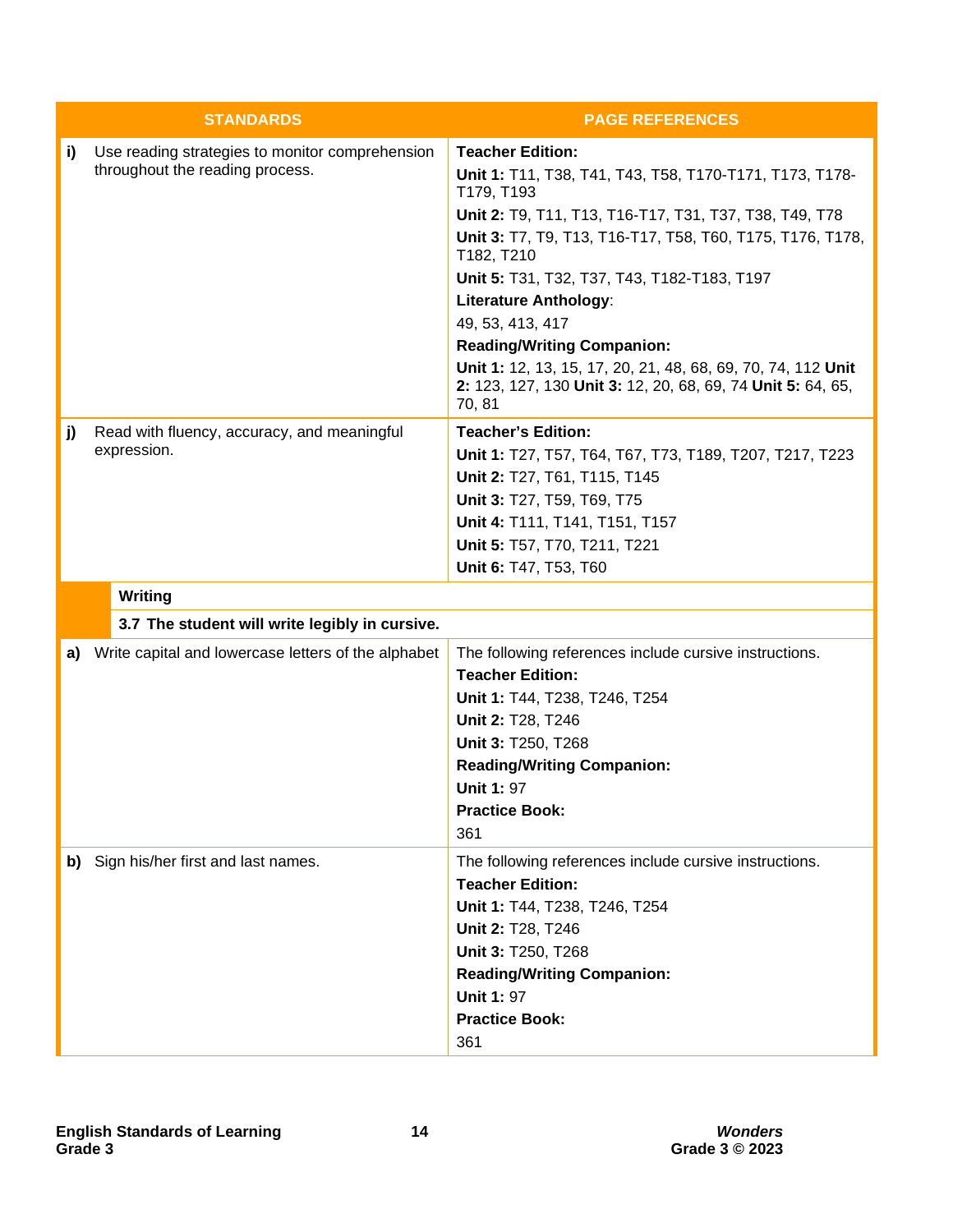| <b>STANDARDS</b>                           | <b>PAGE REFERENCES</b>                                                                                                                                                                                                                                                                                                                                                                                                                                                                                            |
|--------------------------------------------|-------------------------------------------------------------------------------------------------------------------------------------------------------------------------------------------------------------------------------------------------------------------------------------------------------------------------------------------------------------------------------------------------------------------------------------------------------------------------------------------------------------------|
| 3.8<br>expository.                         | The student will write in a variety of forms to include narrative, descriptive, opinion, and                                                                                                                                                                                                                                                                                                                                                                                                                      |
| a) Engage in writing as a process.         | <b>Teacher Edition:</b><br>Unit 1: T232-T247, T248-T263, T264-T265, T266-T267,<br>T268-T269, T306-T307<br>Unit 2: T240-T255, T256-T271, T298-T299<br>Unit 3: T244-T253, T262-T271, T296-T297<br><b>Reading/Writing Companion:</b><br>Unit 1: 90-97, 98-105 Unit 2: 200-207, 208-215 Unit 3: 94-<br>101, 106-113                                                                                                                                                                                                   |
| b) Identify the audience and purpose.      | <b>Teacher Edition:</b><br>Unit 1: T234, T250, T265<br>Unit 2: T242, T258, T298<br>Unit 3: T236, T244, T262<br>Unit 4: T230, T266<br><b>Unit 6: T230</b><br><b>Reading/Writing Companion:</b><br>Unit 1: 91, 99 Unit 2: 201, 209 Unit 3: 90, 94, 106 Unit 6:<br>204                                                                                                                                                                                                                                               |
| c) Use a variety of prewriting strategies. | <b>Teacher Edition:</b><br>Unit 1: T232-T233, T234-T235, T248-T249, T250-T251,<br>T252-T253, T264<br>Unit 2: T240-T241, T242-T243, T256-T257, T258-T259,<br>T260-T261, T272, T274<br>Unit 3: T236-T237, T240-T241, T244-T245, T246-T247,<br>T262-T263, T264-T265, T272, T274<br>Unit 4: T238, T266, T267<br>Unit 6: T248-T249<br><b>Reading/Writing Companion:</b><br>Unit 1: 90, 91, 98, 99, 100 Unit 2: 200, 201, 208, 209, 210<br>Unit 3: 90, 92-93, 94, 95-97, 106, 107-109 Unit 4: 208<br><b>Unit 6: 216</b> |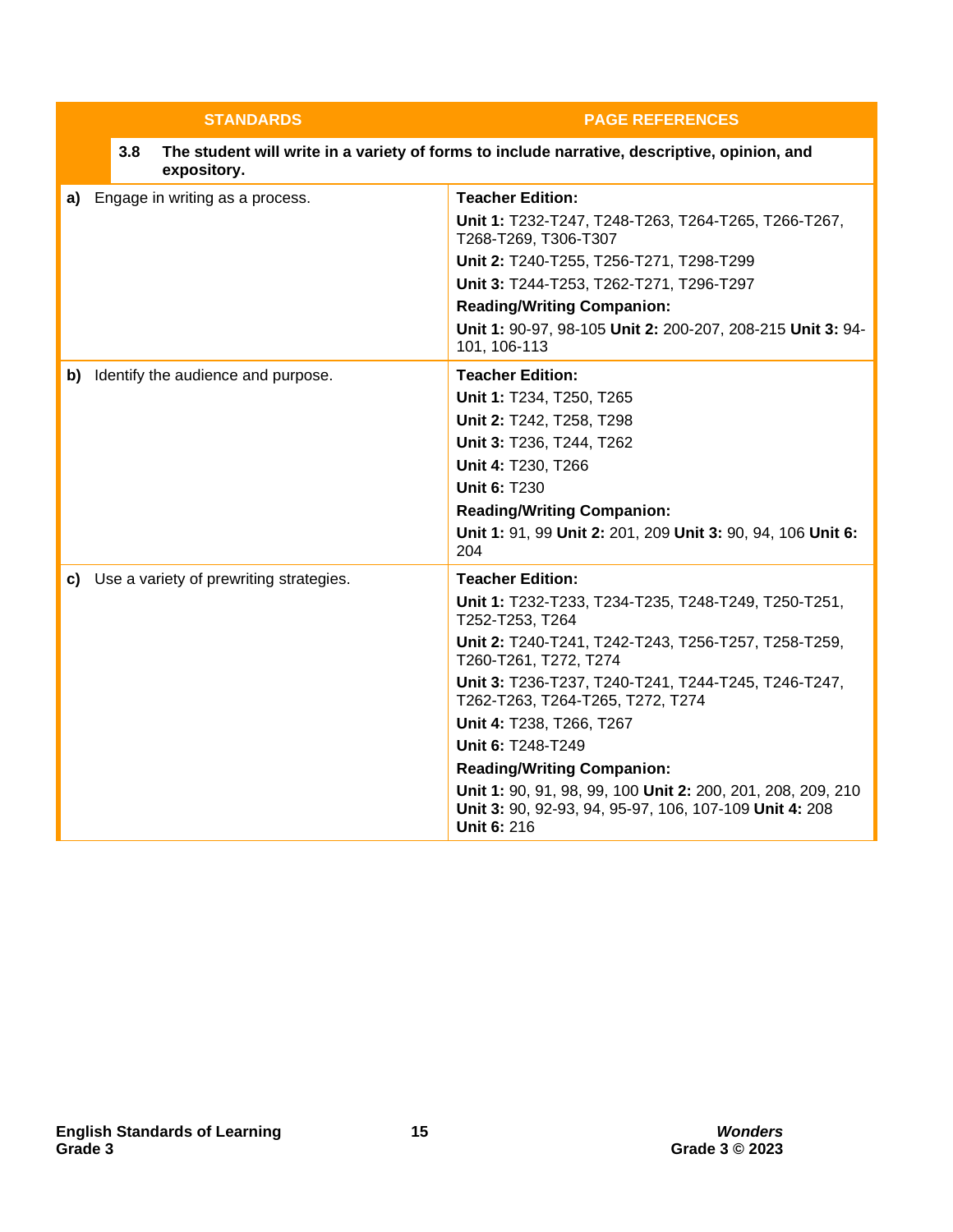|    | <b>STANDARDS</b>                                                            | <b>PAGE REFERENCES</b>                                                                                                                                                                                                                                                                                                                                                                                                                                                         |
|----|-----------------------------------------------------------------------------|--------------------------------------------------------------------------------------------------------------------------------------------------------------------------------------------------------------------------------------------------------------------------------------------------------------------------------------------------------------------------------------------------------------------------------------------------------------------------------|
|    | d) Use organizational strategies to structure writing<br>according to type. | <b>Teacher Edition:</b><br>Unit 1: T236-T237, T252-T253, T266<br>Unit 2: T244-T245, T260-T261, T274, T298<br>Unit 3: T236, T238-T239, T248-T249, T250-T251, T266-<br>T267, T268-T269<br>Unit 4: T232-T233, T242-T243, T266, T267, T269<br>Unit 6: T100, T234-T235, T252-T253<br><b>Reading/Writing Companion:</b><br>Unit 1: 92, 100 Unit 2: 202, 210 Unit 3: 90, 91, 98-99, 100,<br>110-111, 112 Unit 4: 205, 212-213, 224-225 Unit 6: 208-<br>209, 210-211                   |
| e) | Write a clear topic sentence focusing on the main<br>idea.                  | <b>Teacher Edition:</b><br>Unit 1: T250-T251, T256, T264, T268<br>Unit 3: T236, T238-T239, T240, T248, T250-T251, T266,<br>T <sub>272</sub><br>Unit 4: T232-T233, T242-T243, T244, T246, T260, T266<br>Unit 6: T224, T234, T252<br><b>Reading/Writing Companion:</b><br>Unit 1: 99, 102 Unit 3: 90, 91, 92-93, 98-99, 100, 110-<br>111 Unit 4: 205, 212-213, 214 Unit 5: 94-95 Unit 6: 220-<br>221                                                                             |
| f) | Elaborate writing by including supporting details.                          | <b>Teacher Edition:</b><br>Unit 1: T252-T253, T254-T255, T256, T268, T269<br>Unit 3: T236, T240, T248, T252, T256-T257, T266, T272,<br>T274<br>Unit 4: T233-T234, T242-T243, T246, T250-T251, T260,<br>T268<br>Unit 5: T238, T250-T251, T273<br>Unit 6: T234, T242-T243, T252, T258, T260<br><b>Reading/Writing Companion:</b><br>Unit 1: 100, 101, 102, 110-111 Unit 3: 90, 92-93, 98-99,<br>103 Unit 4: 205, 212-213, 217, 224-225 Unit 5: 94-95, 96<br>Unit 6: 213, 220-221 |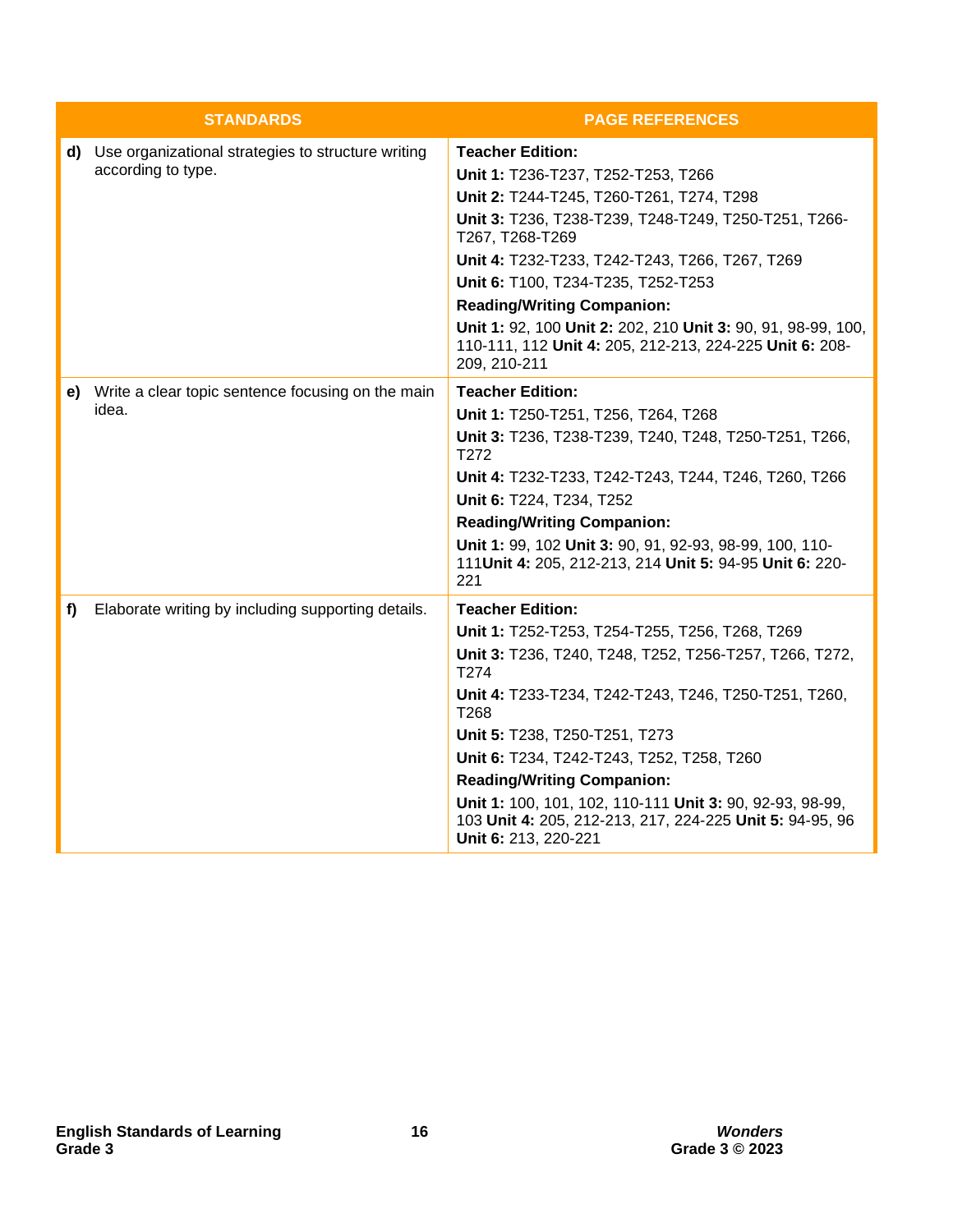|    | <b>STANDARDS</b>                                                                    | <b>PAGE REFERENCES</b>                                                                                                                                                                                                                                                                                                                                                                                                                       |
|----|-------------------------------------------------------------------------------------|----------------------------------------------------------------------------------------------------------------------------------------------------------------------------------------------------------------------------------------------------------------------------------------------------------------------------------------------------------------------------------------------------------------------------------------------|
|    | g) Use transition words to vary sentence structure.                                 | <b>Teacher Edition:</b><br>Unit 3: T236, T252, T275<br>Unit 4: T246, T264<br>Unit 5: T239, T241, T256-T257, T259, T270, T272, T275<br>Unit 6: T238, T245, T254-T255, T256, T261<br><b>Reading/Writing Companion:</b><br>Unit 3: 90 Unit 4: 204, 216 Unit 5: 87, 88-89, 99, 100-101,<br>109 Unit 6: 215, 222                                                                                                                                  |
|    | h) Express an opinion about a topic and provide<br>fact-based reasons for support.  | <b>Teacher Edition:</b><br>Unit 1: T248-T263, T268-T269<br>Unit 3: T236-T237, T238-T239, T244-T245, T246-T247,<br>T248-T249, T256-T257, T262, T264-T265, T266-T267,<br>T272, T274<br>Unit 5: T238, T244, T246-T247, T248-T249, T250-T251,<br>T262, T264-T265, T266, T273<br><b>Reading/Writing Companion:</b><br>Unit 1: 98-105 Unit 3: 90, 91, 95-97, 98-99, 103, 110-111<br>Unit 5: 87, 94-95, 96, 102, 106-107                            |
| i) | Write a well-developed paragraph focusing on the<br>main idea.                      | <b>Teacher Edition:</b><br><b>Unit 1: T264</b><br><b>Unit 2: T275</b><br>Unit 3: T250-T251, T268-T269<br>Unit 4: T232, T244-T245, T262-T263, T269<br><b>Unit 5: T275</b><br>Unit 6: T224, T252<br><b>Reading/Writing Companion:</b><br>Unit 3: 100, 112 Unit 4: 205, 214, 224-225, 226                                                                                                                                                       |
| j) | Revise writing for clarity of content using specific<br>vocabulary and information. | <b>Teacher Edition:</b><br>Unit 1: T242-T243, T256, T258-T259, T265, T267<br>Unit 2: T248-T249, T250-T251, T264-T265, T275<br>Unit 3: T252, T270, T273<br>Unit 4: T246-T247, T264-T265, T267<br>Unit 5: T252-T253, T256, T270-T271, T272-T273, T274<br>Unit 6: T238-T239, T259, T260<br><b>Reading/Writing Companion:</b><br>Unit 1: 95, 102, 103 Unit 2: 204, 205, 212 Unit 3: 101, 113<br>Unit 4: 215, 227 Unit 5: 97, 99, 109 Unit 6: 211 |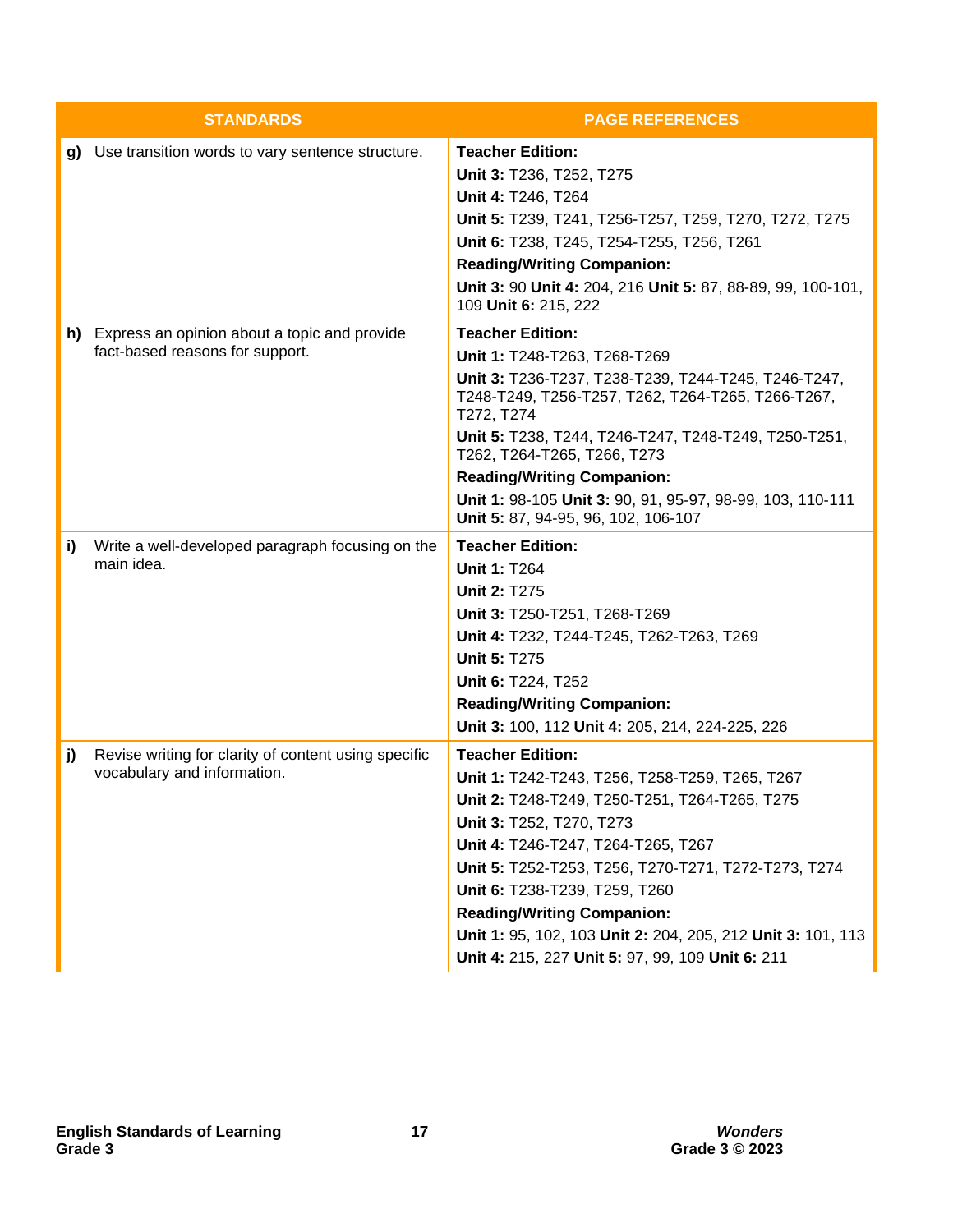|    | <b>STANDARDS</b>                        | <b>PAGE REFERENCES</b>                                                                                                                                                                               |
|----|-----------------------------------------|------------------------------------------------------------------------------------------------------------------------------------------------------------------------------------------------------|
|    |                                         | 3.10 The student will edit writing for capitalization, punctuation, spelling and Standard English.                                                                                                   |
| a) | Use complete sentences.                 | <b>Teacher's Edition:</b><br>Unit 1: T260, T261, T270-T271, T272-T273, T278-T279<br>Unit 2: T284-T285<br>Unit 3: T284, T320<br><b>Unit 4: T276</b><br><b>Practice Book:</b><br>1-4, 13-16, 49-52, 78 |
|    | b) Use the word / in compound subjects. | <b>Teacher Edition:</b><br><b>Unit 3: T279</b><br>Unit 5: T276, T281<br><b>Practice Book:</b><br>26, 100, 135, 241-244                                                                               |
|    | c) Use past and present verb tense.     | <b>Teacher Edition:</b><br>Unit 3: T275, T278-T279, T280-T281, T282, T297<br>Unit 4: T270, T274, T278, T291<br><b>Practice Book:</b><br>133-136, 145-148                                             |
|    | d) Use adjectives correctly.            | <b>Teacher Edition:</b><br>Unit 6: T259, T262, T264-T265, T267<br><b>Practice Book:</b><br>301, 313-316, 327                                                                                         |
|    | e) Use singular possessives.            | <b>Teacher Edition:</b><br>Unit 2: T115, T286-T287<br><b>Unit 4: T273</b><br>Unit 5: T282-T283, T285<br><b>Practice Book:</b><br>109-112, 195, 277-280                                               |
| f) | Use commas in a simple series.          | <b>Teacher Edition:</b><br><b>Unit 2: T285</b><br>Unit 6: T263, T271<br><b>Practice Book:</b><br>99, 303                                                                                             |
|    | g) Use simple abbreviations.            | <b>Teacher Edition:</b><br><b>Unit 3: T281</b><br><b>Practice Book:</b><br>145-148                                                                                                                   |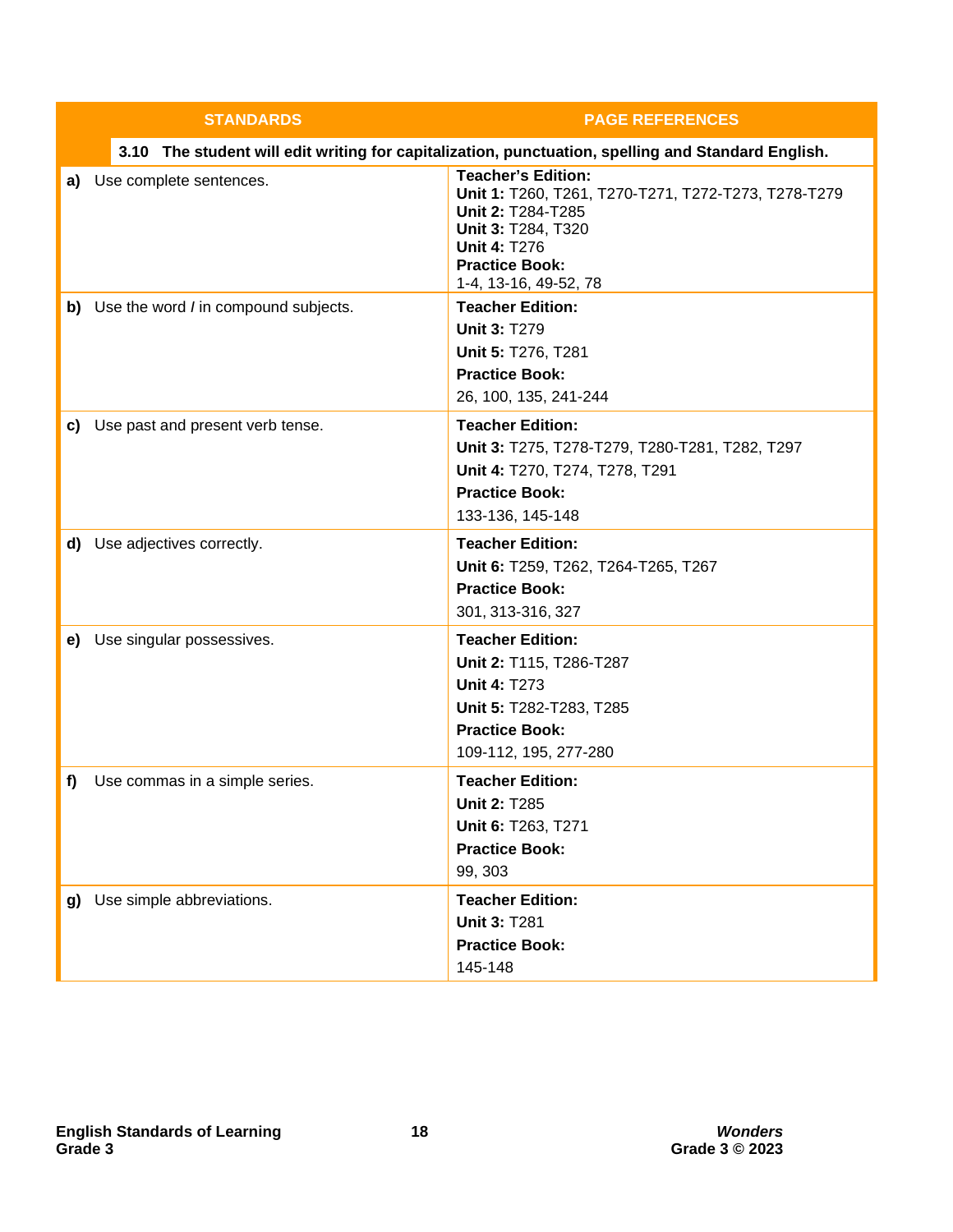|    | <b>STANDARDS</b>                                                        | <b>PAGE REFERENCES</b>                                                                                                                                                                                                                                                                                                                                                                              |
|----|-------------------------------------------------------------------------|-----------------------------------------------------------------------------------------------------------------------------------------------------------------------------------------------------------------------------------------------------------------------------------------------------------------------------------------------------------------------------------------------------|
|    | h) Use apostrophes in contractions with pronouns<br>and in possessives. | <b>Teacher Edition:</b><br>Unit 2: T115, T286-T287<br>Unit 4: T272-T273<br>Unit 5: T284-T285<br><b>Practice Book:</b><br>109-112, 193-196, 289-292                                                                                                                                                                                                                                                  |
| i) | Use the articles a, an, and the correctly.                              | <b>Teacher Edition:</b><br>Unit 6: T262-T263<br><b>Practice Book:</b><br>302, 304                                                                                                                                                                                                                                                                                                                   |
| j) | Use correct spelling, including irregular plurals.                      | <b>Teacher Edition:</b><br>Unit 1: T244, T260, T262, T280-T289, T291, T313<br>Unit 2: T252, T268, T270, T282-T283, T288-T297, T299<br>Unit 3: T286-T295, T319<br>Unit 4: T280-T289, T291<br><b>Reading/Writing Companion:</b><br>Unit 1: 96, 104 Unit 2: 206, 214, 215<br><b>Practice Book:</b><br>6-10, 18-22, 30-34, 42-46, 54-58, 85-86, 126-130, 138-142,<br>150-154, 186-190, 210-214, 222-226 |
| k) | Indicate paragraphing by indenting or skipping a<br>line.               | <b>Teacher Edition:</b><br>Unit 1: T238, T313<br>Unit 3: T240-T241, T258-T259, T268, T319<br>Unit 4: T234-T235, T269, T313<br><b>Reading/Writing Companion:</b><br>Unit 3: 92-93, 101, 104-105 Unit 4: 206-207                                                                                                                                                                                      |
|    | 3.11<br>complete a research product.                                    | The student will demonstrate comprehension of information resources to research a topic and                                                                                                                                                                                                                                                                                                         |
|    | a) Construct questions about the topic.                                 | <b>Teacher's Edition:</b><br>Unit 1: T234-T235, T250-T251, T264<br>Unit 2: T242-T243, T258-T259, T260-T261<br><b>Unit 4: T242</b><br>Unit 5: T245, T266<br><b>Reading/Writing Companion:</b><br>Unit 1: 91, 99 Unit 2: 201, 209, 210 Unit 5: 90, 102                                                                                                                                                |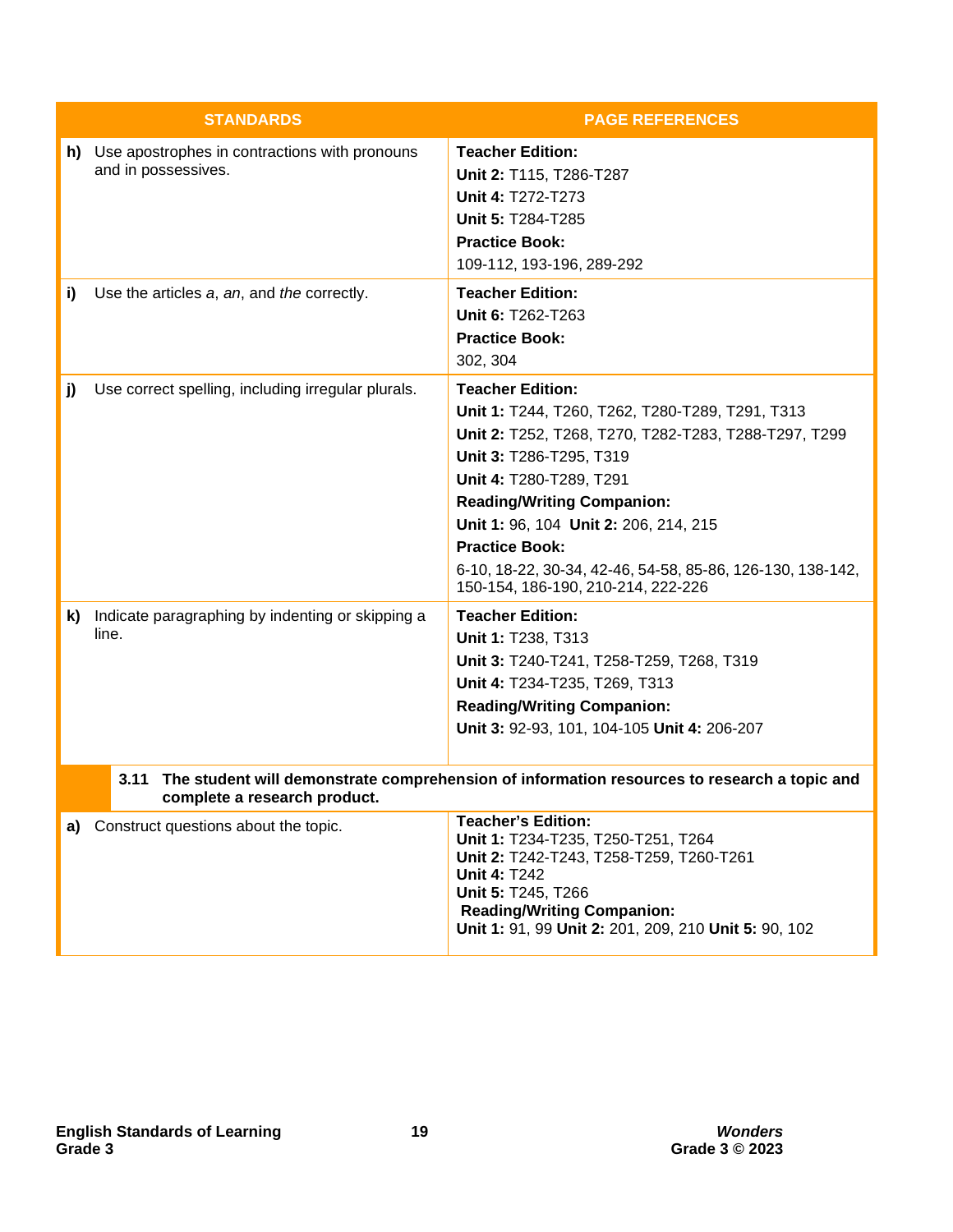| <b>STANDARDS</b>                                     | <b>PAGE REFERENCES</b>                                                                                                                                                                                                                                                                                                                                                                                                     |
|------------------------------------------------------|----------------------------------------------------------------------------------------------------------------------------------------------------------------------------------------------------------------------------------------------------------------------------------------------------------------------------------------------------------------------------------------------------------------------------|
| b) Access appropriate resources.                     | <b>Teacher's Edition:</b><br>Unit 1: T252-T253<br>Unit 2: T233, T303<br>Unit 3: T108, T194-T195, T244, T246-T247, T248, T301<br>Unit 4: T112-T113, T188-T189, T250-T251, T256, T258-<br>T259, T267, T268, T295<br>Unit 5: T26-T27, T194-T195<br>Unit 6: T26, T100, T180, T242, T248<br><b>Reading/Writing Companion:</b><br>Unit 1: 100 Unit 3: 79, 94, 95-97, 98-99 Unit 4: 167, 193,<br>217, 220, 224-225 Unit 5: 23, 75 |
| c) Collect and organize information about the topic. | <b>Teacher Edition:</b><br>Unit 1: T252-T253<br>Unit 3: T108, T194-T195, T246-T247, T248-T249, T301<br>Unit 4: T112-T113, T188-T189, T250-T251, T256, T258-<br>T259, T267, T268, T295<br>Unit 5: T26-T27, T194-T195<br>Unit 6: T26, T100, T180, T242, T248<br><b>Reading/Writing Companion:</b><br>Unit 1: 100 Unit 3: 79, 94, 95-97, 98-99 Unit 4: 167, 193,<br>217, 220, 224-225 Unit 5: 23, 75                          |
| d) Evaluate the relevance of the information.        | <b>Teacher's Edition:</b><br>Unit 1: T252-T253<br><b>Unit 2: T303</b><br>Unit 3: T108, T246-T247, T248, T301<br>Unit 4: T112-T113, T188, T250-T251, T258-T259, T268,<br>T295<br>Unit 5: T26-T27, T194-T195<br>Unit 6: T22-T23<br><b>Reading/Writing Companion:</b><br>Unit 1: 100 Unit 3: 79, 95-97, 98-99 Unit 4: 167, 193, 217,<br>220, 224-225 Unit 5: 23, 75 Unit 6: 213                                               |
| e) Avoid plagiarism and use own words.               | <b>Teacher Edition:</b><br>Unit 3: T28, T194, T256<br>Unit 4: T26, T188, T268<br><b>Unit 5: T301</b><br>Unit 6: T26, T180, T236-T237, T258, T261<br><b>Reading/Writing Companion:</b><br>Unit 3: 53 Unit 4: 141 Unit 6: 210                                                                                                                                                                                                |